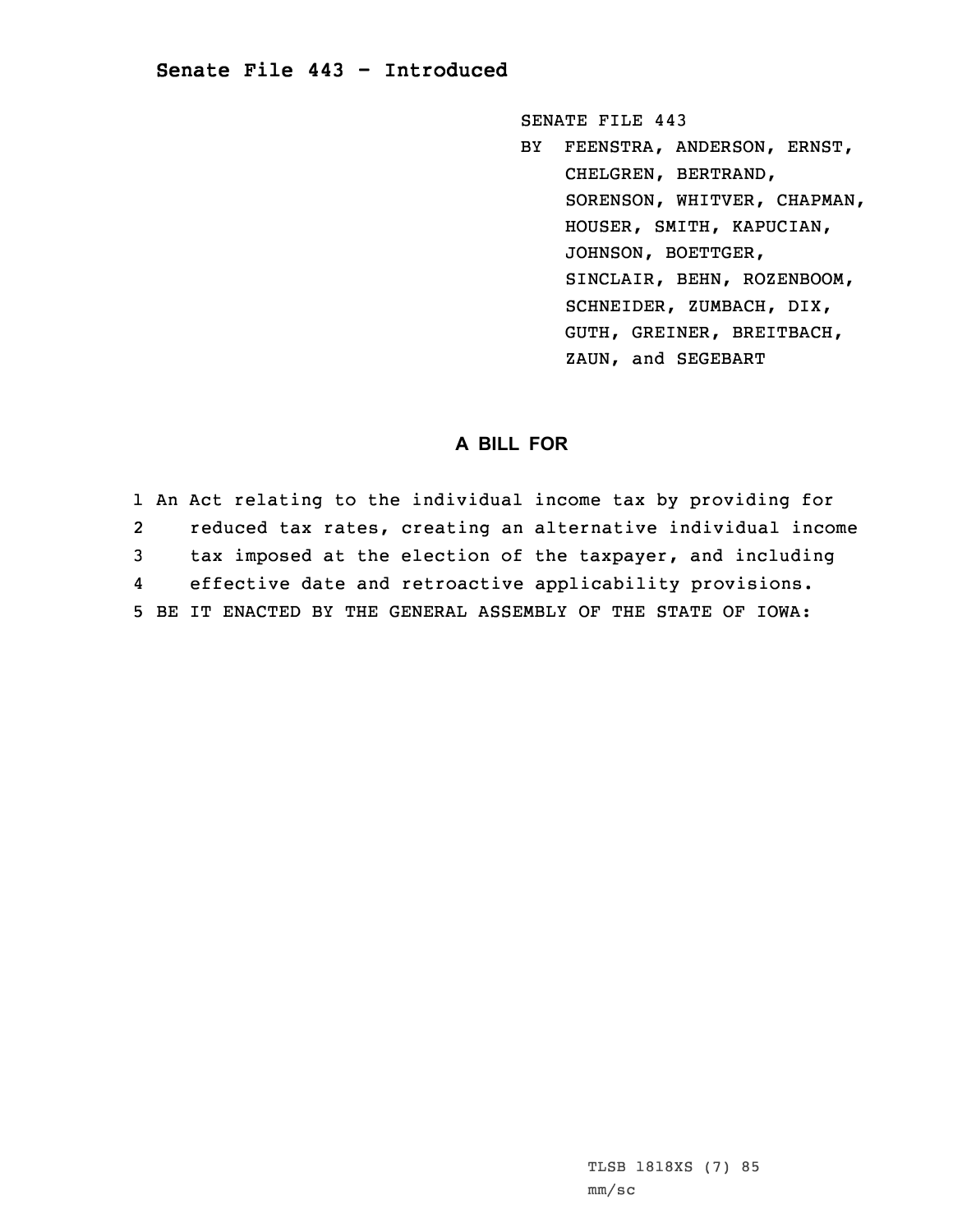1 DIVISION I 2 INDIVIDUAL INCOME TAX RATE REDUCTION Section 1. Section 422.5, subsection 1, paragraphs <sup>a</sup> through i, Code 2013, are amended to read as follows: *a.* On all taxable income from zero through one thousand 6 dollars, thirty-six thirty-four hundredths of one percent. *b.* On all taxable income exceeding one thousand dollars but 8 not exceeding two thousand dollars, seventy-two sixty-eight hundredths of one percent. *c.* On all taxable income exceeding two thousand dollars 11 but not exceeding four thousand dollars, two and <del>forty-three</del> thirty-one hundredths percent. *d.* On all taxable income exceeding four thousand dollars 14 but not exceeding nine thousand dollars, four and <del>one-half</del> twenty-eight hundredths percent. *e.* On all taxable income exceeding nine thousand dollars but 17 not exceeding fifteen thousand dollars, six and twelve five and eighty-one hundredths percent. *f.* On all taxable income exceeding fifteen thousand dollars 20 but not exceeding twenty thousand dollars, six and forty-eight sixteen hundredths percent. 22 *g.* On all taxable income exceeding twenty thousand dollars 23 but not exceeding thirty thousand dollars, six and eight-tenths forty-six hundredths percent. *h.* On all taxable income exceeding thirty thousand dollars but not exceeding forty-five thousand dollars, seven and 27 ninety-two fifty-two hundredths percent. *i.* On all taxable income exceeding forty-five thousand 29 dollars, eight and ninety-eight fifty-three hundredths percent. Sec. 2. EFFECTIVE UPON ENACTMENT. This division of this Act, being deemed of immediate importance, takes effect upon enactment. Sec. 3. RETROACTIVE APPLICABILITY. This division of this Act applies retroactively to January 1, 2013, for tax years beginning on or after that date.

LSB 1818XS (7) 85

 $-1-$ 

 $mm/sc$  1/22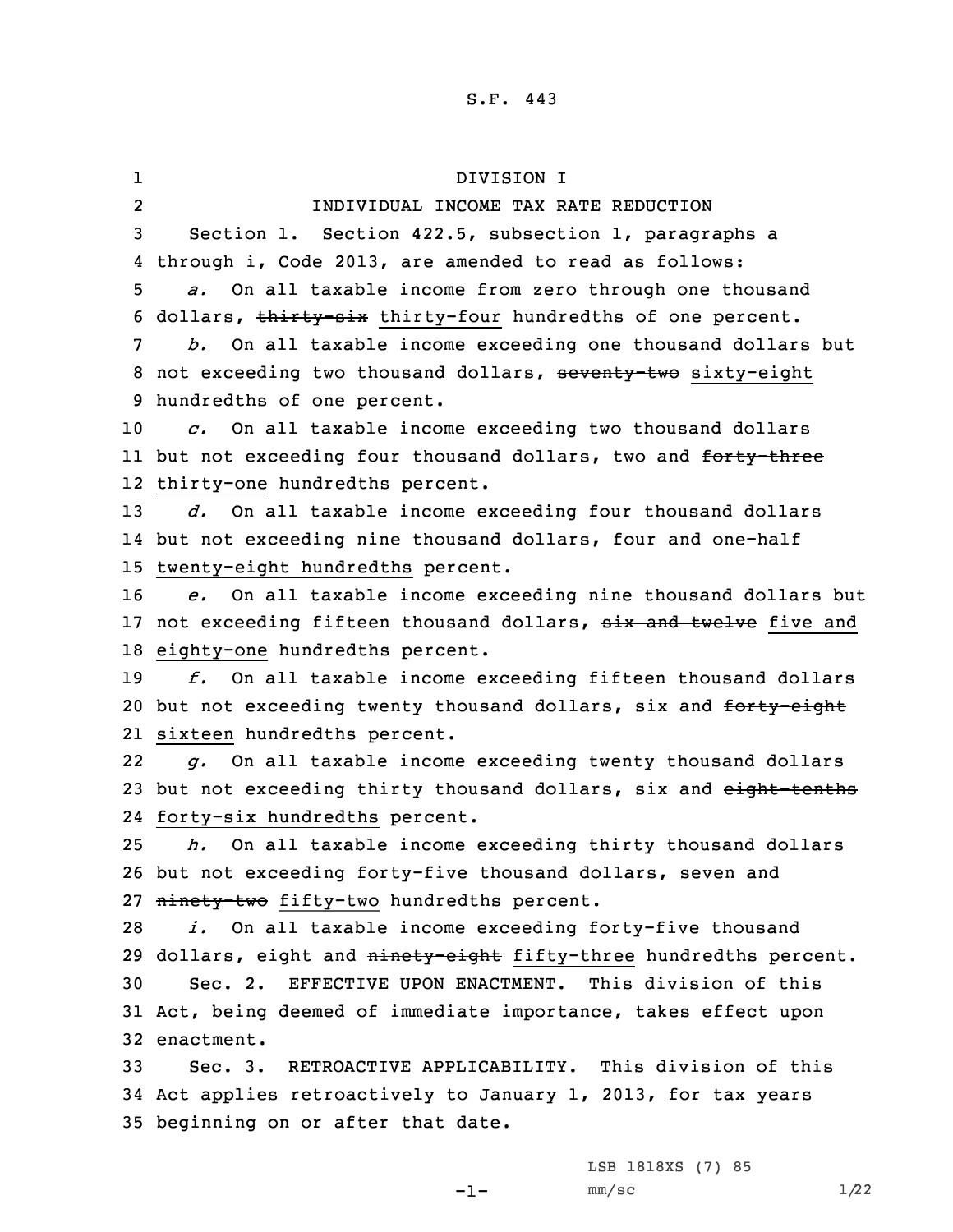1 DIVISION II 2 ALTERNATIVE PERSONAL NET INCOME TAX Sec. 4. Section 2.48, subsection 3, paragraph e, subparagraph (2), Code 2013, is amended to read as follows: 5 (2) The claim of right tax eredit credits under section sections 422.5 and 422.5A. Sec. 5. Section 68A.102, subsection 21, Code 2013, is amended to read as follows: 21. *"State income tax liability"* means the state individual income tax imposed under section 422.5 or 422.5A, as applicable, less the amounts of nonrefundable credits allowed under chapter 422, division II. Sec. 6. Section 257.21, unnumbered paragraph 2, Code 2013, is amended to read as follows: The instructional support income surtax shall be imposed on the state individual income tax for the calendar year during which the school's budget year begins, or for <sup>a</sup> taxpayer's fiscal year ending during the second half of that calendar year and after the date the board adopts <sup>a</sup> resolution to participate in the program or the first half of the succeeding calendar year, and shall be imposed on all individuals residing in the school district on the last day of the applicable tax year. As used in this section, *"state individual income tax"* means the taxes computed under section 422.5 or 422.5A, as applicable, less the amounts of nonrefundable credits allowed under chapter 422, division II. Sec. 7. Section 422.4, subsection 1, paragraphs b and c, Code 2013, are amended to read as follows: *b.* (1) *"Cumulative* With respect to section 422.5, *"cumulative inflation factor"* means the product of the annual inflation factor for the 1988 calendar year and all annual inflation factors for subsequent calendar years as determined pursuant to this subsection. The cumulative inflation factor applies to all tax years beginning on or after January 1 of the calendar year for which the latest annual inflation factor has

 $-2-$ 

LSB 1818XS (7) 85  $mm/sc$  2/22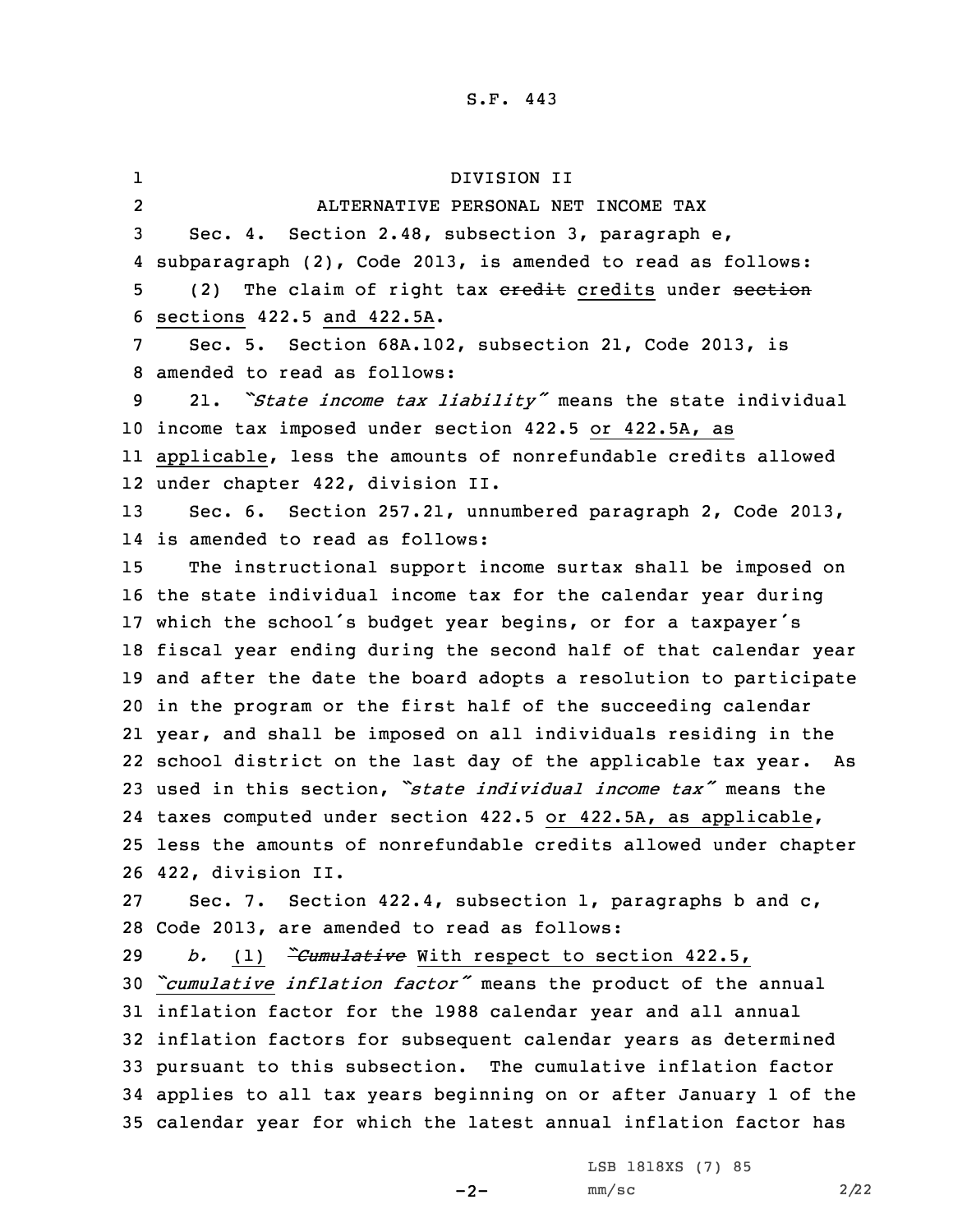1 been determined.

| $\mathbf{2}$ | (2) With respect to section 422.5, the annual inflation               |
|--------------|-----------------------------------------------------------------------|
| 3            | factor for the 1988 calendar year is one hundred percent.             |
| 4            | c. (1) With respect to section 422.5A, "cumulative                    |
|              | 5 <i>inflation factor</i> " means the product of the annual inflation |
|              | 6 factor for the 2014 calendar year and all annual inflation          |
| 7            | factors for subsequent calendar years as determined pursuant to       |
|              | 8 this subsection. The cumulative inflation factor applies to         |
|              | 9 all tax years beginning on or after January 1 of the calendar       |
|              | 10 year for which the latest annual inflation factor has been         |
|              | 11 determined.                                                        |
| 12           | (2) The With respect to section 422.5A, the annual inflation          |
|              | 13 factor for the 1988 2014 calendar year is one hundred percent.     |
| 14           | Sec. 8. Section 422.4, subsection 2, paragraph b, Code 2013,          |
|              | 15 is amended to read as follows:                                     |
| 16           | b. Cumulative With respect to section 422.9, Cumulative               |
|              | 17 standard deduction factor" means the product of the annual         |
|              | 18 standard deduction factor for the 1989 calendar year and all       |
|              | 19 annual standard deduction factors for subsequent calendar years    |
|              | 20 as determined pursuant to this subsection. The cumulative          |
|              | 21 standard deduction factor applies to all tax years beginning       |
|              | 22 on or after January 1 of the calendar year for which the latest    |
|              | 23 annual standard deduction factor has been determined.              |
| 24           | Sec. 9. Section 422.4, subsection 2, Code 2013, is amended            |
|              | 25 by adding the following new paragraph:                             |
| 26           | NEW PARAGRAPH. c. With respect to section 422.9A,                     |
|              | 27 "cumulative standard deduction factor" means the product of the    |
|              | 28 annual standard deduction factor for the 2015 calendar year and    |
|              | 29 all standard deduction factors for subsequent calendar years       |
|              | 30 as determined pursuant to this subsection. The cumulative          |
|              | 31 standard deduction factor applies to all tax years beginning       |
|              | 32 on or after January 1 of the calendar year for which the latest    |
|              | 33 annual standard deduction factor has been determined.              |
| 34           | Sec. 10. Section 422.4, subsection 16, Code 2013, is amended          |
|              | 35 to read as follows:                                                |

LSB 1818XS (7) 85

-3-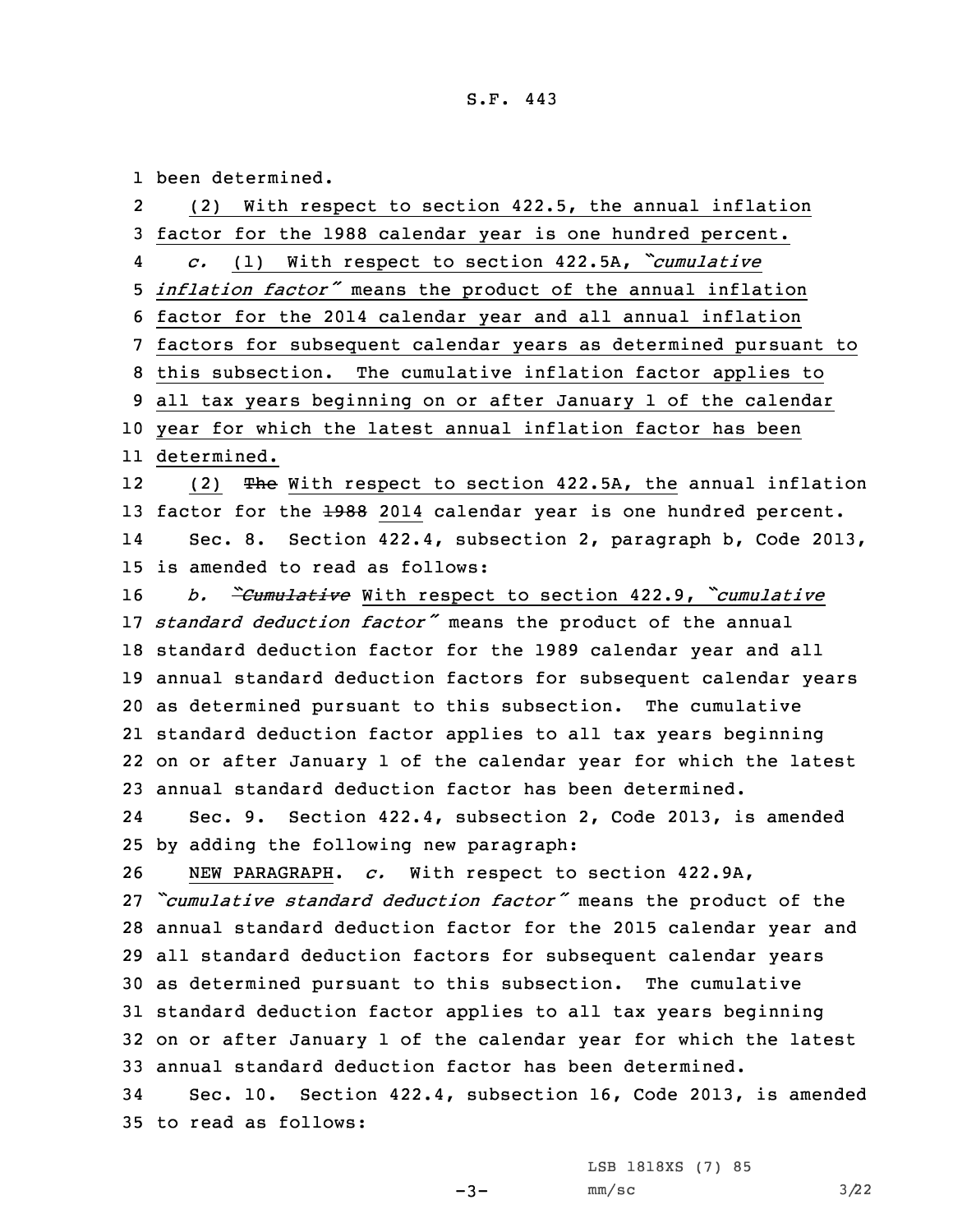116. *a.* The With respect to a taxpayer computing tax under section 422.5, the words *"taxable income"* mean the net income as defined in section 422.7 minus the deductions allowed by section 422.9, in the case of individuals; in the case of estates or trusts, the words *"taxable income"* mean the taxable income (without <sup>a</sup> deduction for personal exemption) as computed for federal income tax purposes under the Internal Revenue Code, but with the adjustments specified in section 422.7 plus the Iowa income tax deducted in computing the federal taxable income and minus federal income taxes as provided in section 11 422.9.

12 *b.* With respect to <sup>a</sup> taxpayer computing tax under section 422.5A, the words *"taxable income"* mean the net income as defined in section 422.7 minus the deductions allowed by section 422.9A, in the case of individuals; in the case of estates or trusts, the words *"taxable income"* mean the taxable income (without <sup>a</sup> deduction for personal exemption) as computed for federal income tax purposes under the Internal Revenue Code, but with the adjustments specified in section 422.7 plus the Iowa income tax deducted in computing the federal taxable 21 income.

22 Sec. 11. NEW SECTION. **422.4A Alternative personal net** 23 **income tax —— election.**

24 In lieu of the personal net income tax imposed under this division in section 422.5, <sup>a</sup> taxpayer may elect to be subject to an alternative personal net income tax for tax years beginning on or after January 1, 2014. Such election must be made not later than the due date for filing the return for <sup>a</sup> taxable year, including extensions thereof, under rules to be prescribed by the director. The provisions of sections 422.5A and 422.9A apply to the alternative method to compute the personal net income tax in lieu of sections 422.5 and 422.9. An election by <sup>a</sup> married individual shall not be effective unless such election is made by both spouses.

35 Sec. 12. Section 422.5, subsection 1, unnumbered paragraph

LSB 1818XS (7) 85

 $-4-$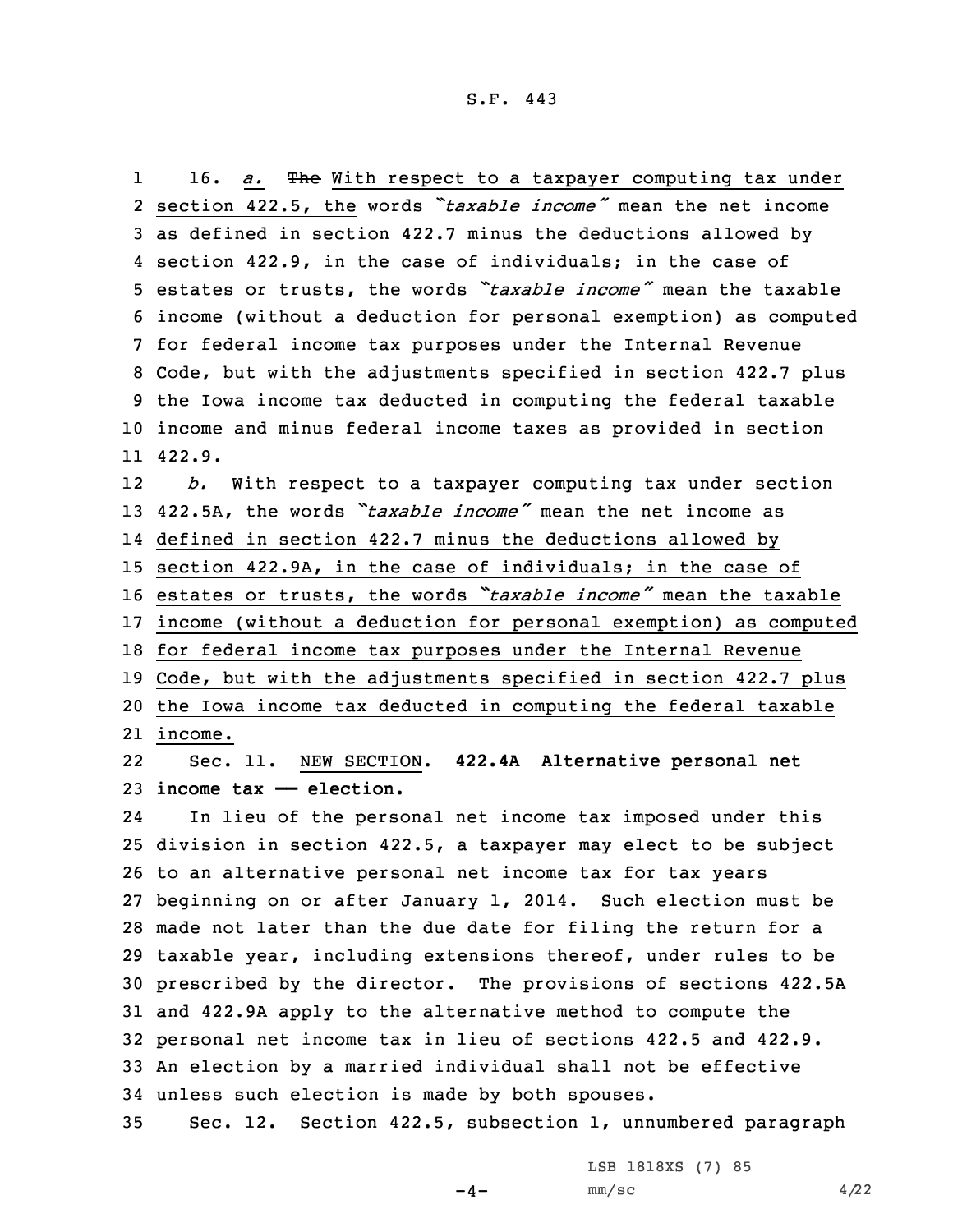1, Code 2013, is amended to read as follows: 2 <sup>A</sup> tax is imposed upon every resident and nonresident of the state not making an election under section 422.4A, which tax shall be levied, collected, and paid annually upon and with respect to the entire taxable income as defined in this division at rates as follows: Sec. 13. NEW SECTION. **422.5A Tax imposed —— exclusions.** 1. <sup>A</sup> tax is imposed upon every resident and nonresident of the state making an election under section 422.4A, which tax shall be levied, collected, and paid annually upon and with respect to the entire taxable income as defined in this division at rates as follows: 13 For tax years beginning in the calendar year: 14 2014 2015 and 15 subsequent to the contract of the contract of the contract of the contract of the contract of the contract of the contract of the contract of the contract of the contract of the contract of the contract of the contract 16 calendar calendar calendar calendar calendar calendar calendar calendar calendar calendar calendar calendar 17 years *a.* On all taxable income from zero 19 through eight thousand dollars................1.9% 1.9% *b.* On all taxable income exceeding eight thousand dollars but not exceeding 22 one hundred thousand dollars...................5.2% 4.8% *c.* On all taxable income exceeding 24 one hundred thousand dollars...................6.3% 6.0% *d.* (1) The tax imposed upon the taxable income of <sup>a</sup> nonresident shall be computed by reducing the amount determined pursuant to paragraphs *"a"* through *"c"* by the amounts of nonrefundable credits under this division and by multiplying this resulting amount by <sup>a</sup> fraction of which the nonresident's net income allocated to Iowa, as determined in section 422.8, subsection 2, paragraph *"a"*, is the numerator and the nonresident's total net income computed under section 422.7 is the denominator. This provision also applies to individuals who are residents of Iowa for less than the entire tax year. (2) (a) The tax imposed upon the taxable income of <sup>a</sup>

LSB 1818XS (7) 85

```
-5-
```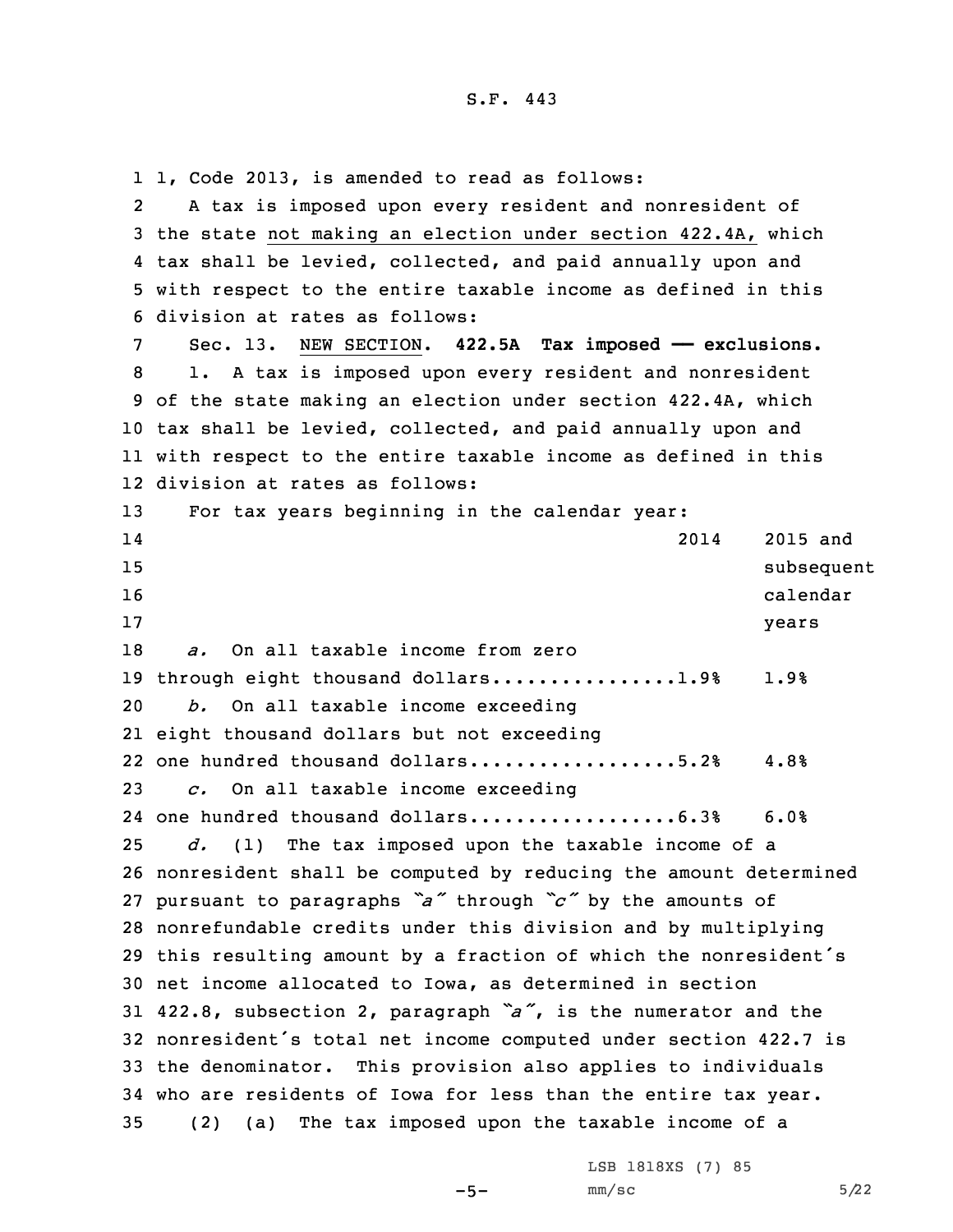resident shareholder in an S corporation which has in effect for the tax year an election under subchapter S of the Internal Revenue Code and carries on business within and without the state may be computed by reducing the amount determined pursuant to paragraphs *"a"* through *"c"* by the amounts of nonrefundable credits under this division and by multiplying this resulting amount by <sup>a</sup> fraction of which the resident's net income allocated to Iowa, as determined in section 422.8, subsection 2, paragraph *"b"*, is the numerator and the resident's total net income computed under section 422.7 is the denominator. If <sup>a</sup> resident shareholder has elected to take advantage of this subparagraph (2), and for the next tax year elects not to take advantage of this subparagraph, the resident shareholder shall not reelect to take advantage of this subparagraph for the three tax years immediately following the first tax year for which the shareholder elected not to take advantage of this subparagraph, unless the director consents to the reelection. This subparagraph also applies to individuals who are residents of Iowa for less than the entire tax year. (b) This subparagraph (2) shall not affect the amount of the taxpayer's checkoffs under this division, the credits from tax provided under this division, and the allocation of these credits between spouses if the taxpayers filed separate returns or separately on combined returns.

 2. *a.* The tax shall not be imposed on <sup>a</sup> resident or nonresident whose net income, as defined in section 422.7, is fifteen thousand dollars or less in the case of married persons filing jointly or filing separately on <sup>a</sup> combined return, heads of household, and surviving spouses or eleven thousand dollars or less in the case of all other persons; but in the event that the payment of tax under this division would reduce the net income to less than fifteen thousand dollars or eleven thousand dollars as applicable, then the tax shall be reduced to that amount which would result in allowing the taxpayer to retain <sup>a</sup> net income of fifteen thousand dollars or eleven thousand

LSB 1818XS (7) 85

 $-6-$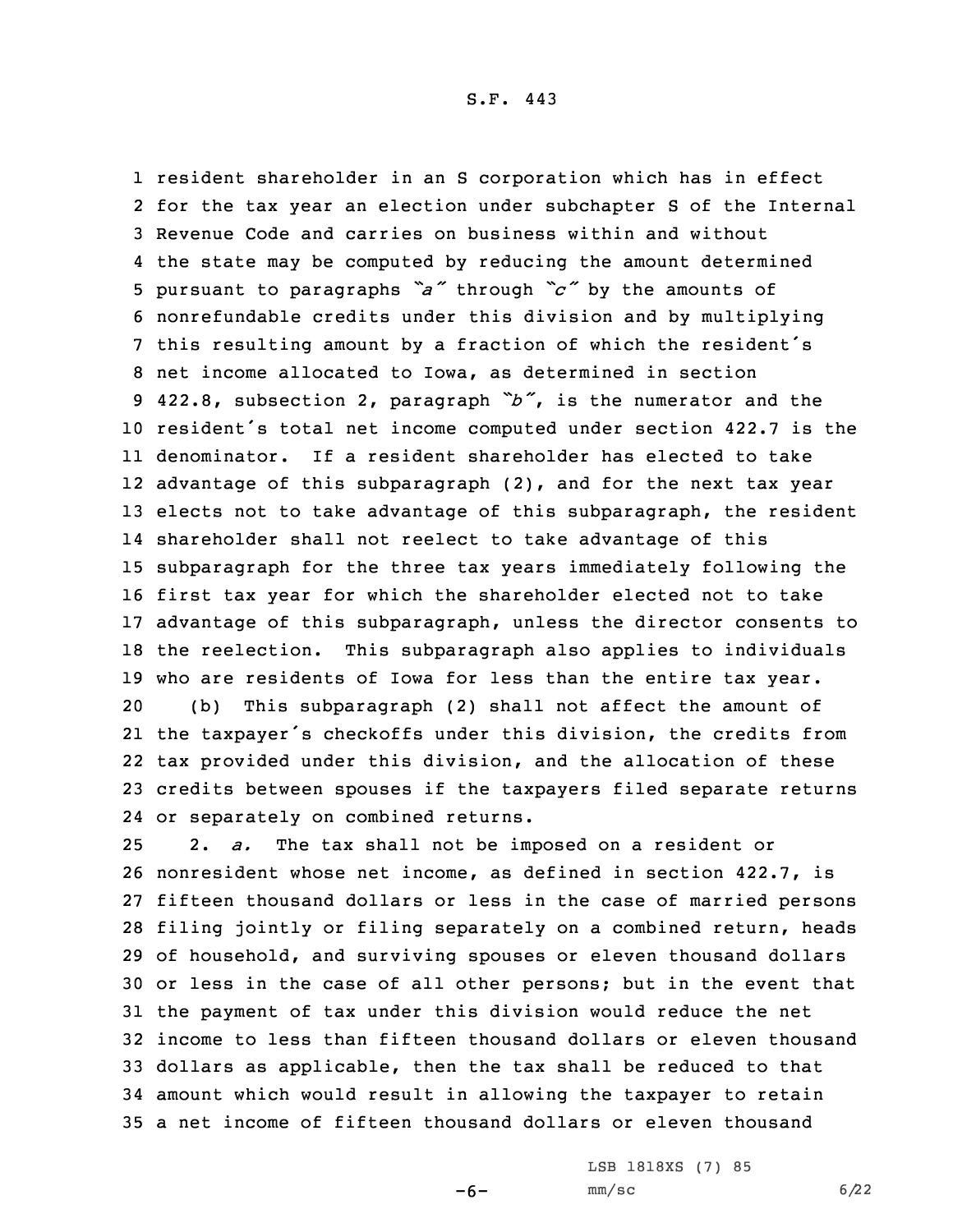dollars as applicable. The preceding sentence does not apply to estates or trusts. For the purpose of this subsection, the entire net income, including any part of the net income not allocated to Iowa, shall be taken into account. For purposes of this subsection, net income includes all amounts of pensions or other retirement income received from any source which is not taxable under this division as <sup>a</sup> result of the government pension exclusions in section 422.7, or any other state law. If the combined net income of <sup>a</sup> married couple exceeds fifteen thousand dollars, neither of them shall receive the benefit of this subsection, and it is immaterial whether they file <sup>a</sup> joint return or separate returns. However, if <sup>a</sup> married couple file separate returns and have <sup>a</sup> combined net income of fifteen thousand dollars or less, neither spouse shall receive the benefit of this paragraph if one spouse has <sup>a</sup> net operating loss and elects to carry back or carry forward the loss as provided in section 422.9A, subsection 2. <sup>A</sup> person who is claimed as <sup>a</sup> dependent by another person as defined in section 422.12 shall not receive the benefit of this subsection if the person claiming the dependent has net income exceeding fifteen thousand dollars or eleven thousand dollars as applicable or the person claiming the dependent and the person's spouse have combined net income exceeding fifteen thousand dollars or eleven thousand dollars as applicable.

 *b.* In lieu of the computation in subsection 1, or in paragraph *"a"* of this subsection, if the married persons', filing jointly or filing separately on <sup>a</sup> combined return, head of household's, or surviving spouse's net income exceeds fifteen thousand dollars, the regular tax imposed under this division shall be the lesser of the maximum state individual income tax rate times the portion of the net income in excess of fifteen thousand dollars or the regular tax liability computed without regard to this sentence. Taxpayers electing to file separately shall compute the alternate tax described in this paragraph using the total net income of both spouses.

-7-

LSB 1818XS (7) 85  $mm/sc$  7/22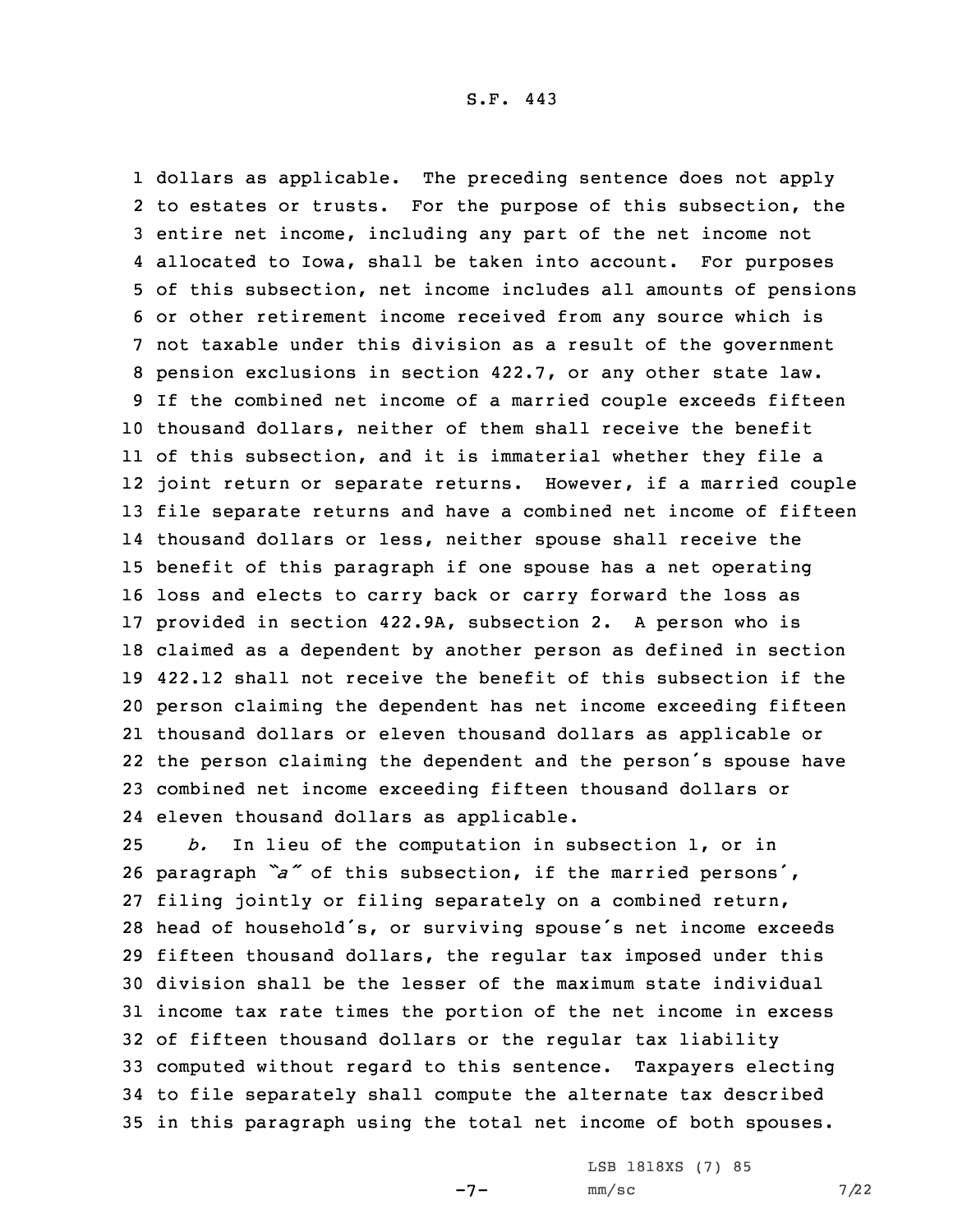1 The alternate tax described in this paragraph *"b"* does not apply 2 if one spouse elects to carry back or carry forward the loss as 3 provided in section 422.9A, subsection 2.

4 3. *a.* The tax shall not be imposed on <sup>a</sup> resident or nonresident who is at least sixty-five years old on December 31 of the tax year and whose net income, as defined in section 422.7, is thirty-two thousand dollars or less in the case of married persons filing jointly or filing separately on <sup>a</sup> combined return, heads of household, and surviving spouses or twenty-four thousand dollars or less in the case of all other persons; but in the event that the payment of tax under this division would reduce the net income to less than thirty-two thousand dollars or twenty-four thousand dollars as applicable, then the tax shall be reduced to that amount which would result in allowing the taxpayer to retain <sup>a</sup> net income of thirty-two thousand dollars or twenty-four thousand dollars as applicable. The preceding sentence does not apply to estates or trusts. For the purpose of this subsection, the entire net income, including any part of the net income not allocated to Iowa, shall be taken into account. For purposes of this subsection, net income includes all amounts of pensions or other retirement income received from any source which is not taxable under this division as <sup>a</sup> result of the government pension exclusions in section 422.7, or any other state law. If the combined net income of <sup>a</sup> married couple exceeds thirty-two thousand dollars, neither of them shall receive the benefit of this subsection, and it is immaterial whether they file <sup>a</sup> joint return or separate returns. However, if <sup>a</sup> married couple file separate returns and have <sup>a</sup> combined net income of thirty-two thousand dollars or less, neither spouse shall receive the benefit of this paragraph, if one spouse has <sup>a</sup> net operating loss and elects to carry back or carry forward the loss as provided in section 422.9A, subsection 2. <sup>A</sup> person who is claimed as <sup>a</sup> dependent by another person as defined in section 422.12 shall not receive the benefit of this subsection if the person

 $-8-$ 

LSB 1818XS (7) 85  $mm/sc$  8/22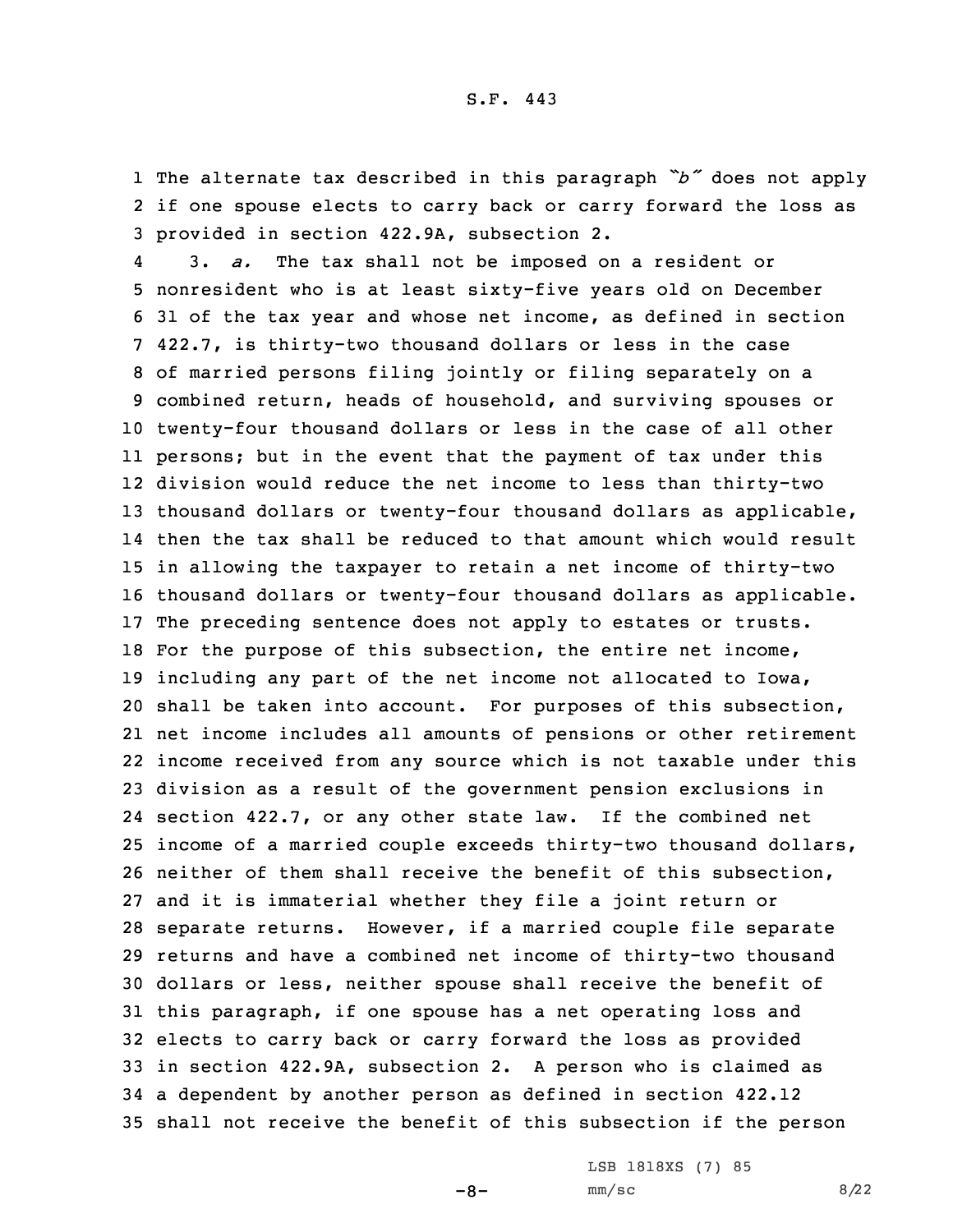claiming the dependent has net income exceeding thirty-two thousand dollars or twenty-four thousand dollars as applicable or the person claiming the dependent and the person's spouse have combined net income exceeding thirty-two thousand dollars or twenty-four thousand dollars as applicable.

 *b.* In lieu of the computation in subsection 1 or subsection 2, paragraph *"a"* or *"b"*, if the married persons', filing jointly or filing separately on <sup>a</sup> combined return, head of household's, or surviving spouse's net income exceeds thirty-two thousand dollars, the regular tax imposed under this division shall be the lesser of the maximum state individual income tax rate times the portion of the net income in excess of thirty-two thousand dollars or the regular tax liability computed without regard to this sentence. Taxpayers electing to file separately shall compute the alternate tax described in this paragraph *"b"* using the total net income of the married couple. The alternate tax described in this paragraph does not apply if one spouse elects to carry back or carry forward the loss as provided in section 422.9A, subsection 2.

20 *c.* This subsection applies even though one spouse has not 21 attained the age of sixty-five, if the other spouse is at least 22 sixty-five at the end of the tax year.

23 4. The tax herein levied shall be computed and collected as 24 hereinafter provided.

25 5. The provisions of this division shall apply to all 26 salaries received by federal officials or employees of the 27 United States government as provided for herein.

 6. Upon determination of the latest cumulative inflation factor, the director shall multiply each dollar amount set forth in subsection 1, paragraphs *"a"* through *"c"*, by this cumulative inflation factor, shall round off the resulting product to the nearest one dollar, and shall incorporate the result into the income tax forms and instructions for each tax 34 year.

35 7. The state income tax of <sup>a</sup> taxpayer whose net income

LSB 1818XS (7) 85

 $-9-$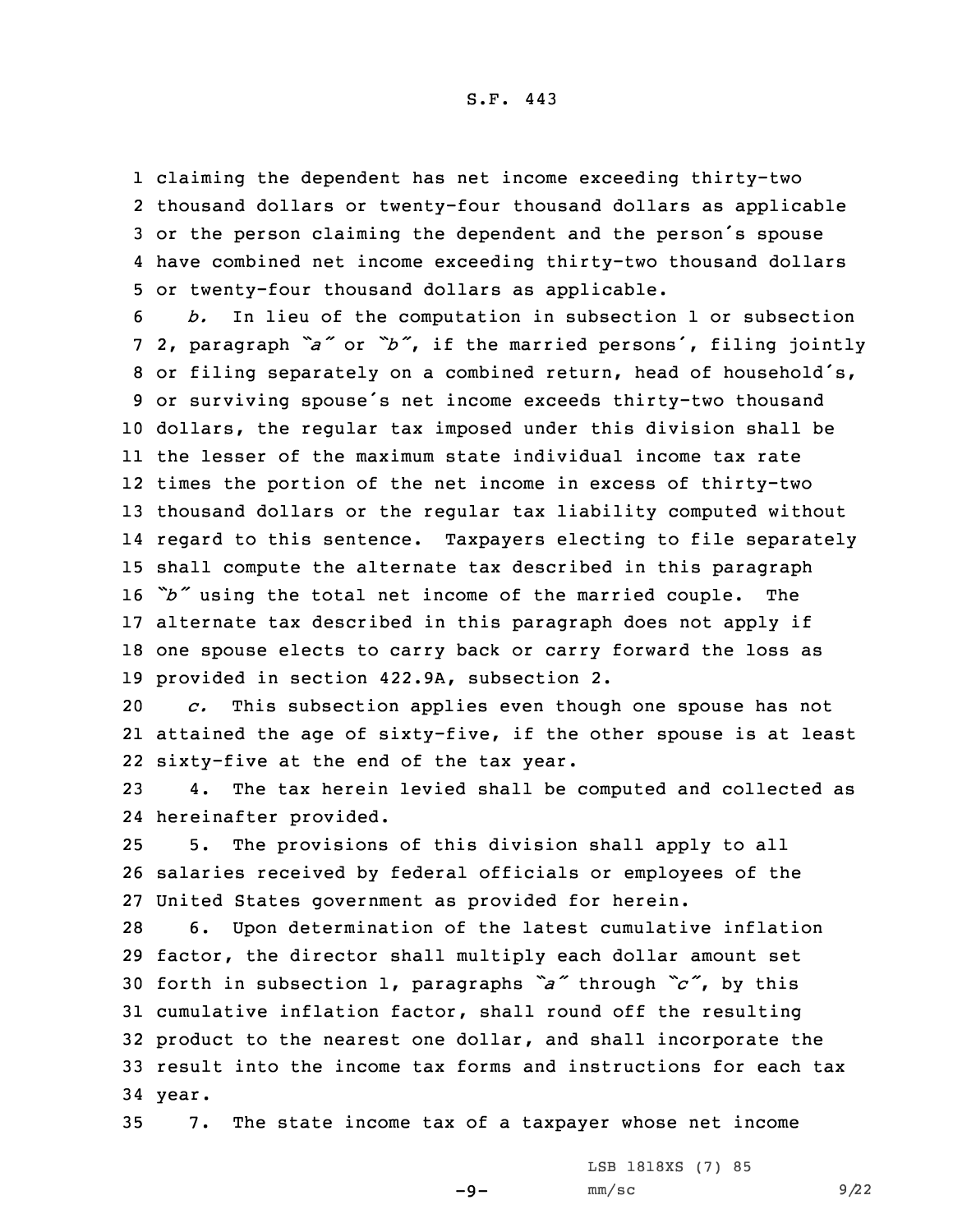includes the gain or loss from the forfeiture of an installment real estate contract, the transfer of real or personal property securing <sup>a</sup> debt to <sup>a</sup> creditor in cancellation of that debt, or from the sale or exchange of property as <sup>a</sup> result of actual notice of foreclosure where the fair market value of the taxpayer's assets exceeds the taxpayer's liabilities immediately before such forfeiture, transfer, or sale or exchange shall not be greater than such excess, including any asset transferred within one hundred twenty days prior to such forfeiture, transfer, or sale or exchange. For purposes of this subsection, in the case of married taxpayers, except in the case of spouses who live apart at all times during the tax year, the assets and liabilities of both spouses shall be considered in determining if the fair market value of the taxpayer's assets exceed the taxpayer's liabilities.

 8. In addition to the other taxes imposed by this section, <sup>a</sup> tax is imposed on the amount of <sup>a</sup> lump sum distribution for which the taxpayer has elected under section 402(e) of the Internal Revenue Code to be separately taxed for federal income tax purposes for the tax year. The rate of tax is equal to twenty-five percent of the separate federal tax imposed on the amount of the lump sum distribution. <sup>A</sup> nonresident is liable for this tax only on that portion of the lump sum distribution allocable to Iowa. The total amount of the lump sum distribution subject to separate federal tax shall be included in net income for purposes of determining eligibility under subsections 2 and 3, as applicable.

 9. In the case of income derived from the sale or exchange of livestock which qualifies under section 451(e) of the Internal Revenue Code because of drought, the taxpayer may elect to include the income in the taxpayer's net income in the tax year following the year of the sale or exchange in accordance with rules prescribed by the director.

<sup>34</sup> 10. If an individual's federal income tax was forgiven for 35 <sup>a</sup> tax year under section 692 of the Internal Revenue Code,

 $-10-$ 

LSB 1818XS (7) 85 mm/sc 10/22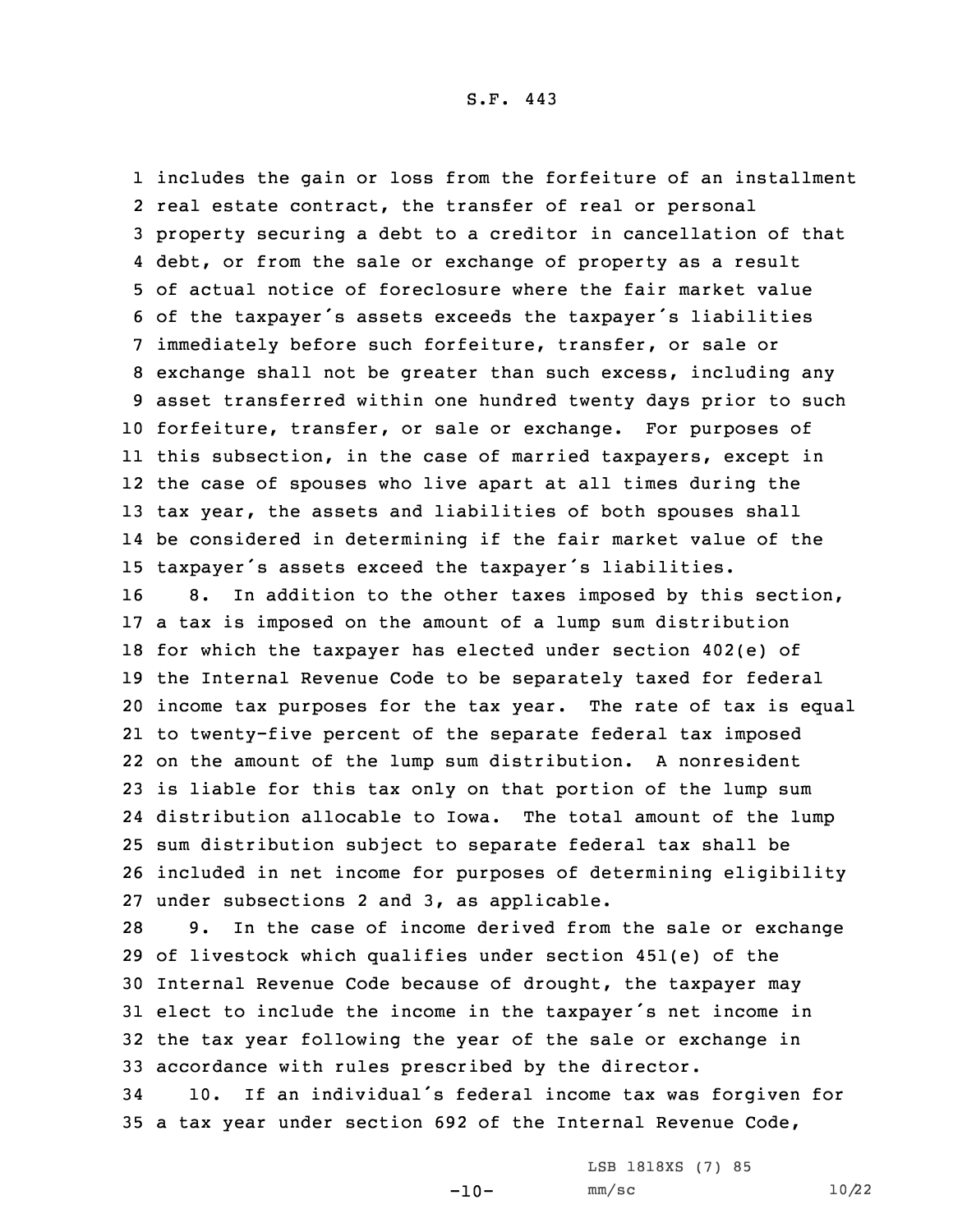because the individual was killed while serving in an area designated by the president of the United States or the United States Congress as <sup>a</sup> combat zone, the individual was missing in action and presumed dead, or the individual was killed outside the United States in <sup>a</sup> terroristic or military action while the individual was <sup>a</sup> military or civilian employee of the United States, the individual's Iowa income tax is also forgiven for the same tax year.

 11. If <sup>a</sup> taxpayer repays in the current tax year certain amounts of income that were subject to tax under this division in <sup>a</sup> prior year and <sup>a</sup> tax benefit would be allowed under similar circumstances under section 1341 of the Internal Revenue Code, <sup>a</sup> tax benefit shall be allowed on the Iowa return. The tax benefit shall be the reduced tax for the current tax year due to the deduction for the repaid income or the reduction in tax for the prior year or years due to exclusion of the repaid income. The reduction in tax shall qualify as <sup>a</sup> refundable tax credit on the return for the current year pursuant to rules prescribed by the director. Sec. 14. Section 422.6, unnumbered paragraph 1, Code 2013, is amended to read as follows:

22The tax imposed by section 422.5 or 422.5A, as applicable, less the amounts of nonrefundable credits allowed under this division apply to and are <sup>a</sup> charge against estates and trusts with respect to their taxable income, and the rates are the same as those applicable to individuals. The fiduciary shall make the return of income for the estate or trust for which the fiduciary acts, whether the income is taxable to the estate or trust or to the beneficiaries. However, for tax years ending after August 5, 1997, if the trust is <sup>a</sup> qualified preneed funeral trust as set forth in section 685 of the Internal Revenue Code and the trustee has elected the special tax treatment under section 685 of the Internal Revenue Code, neither the trust nor the beneficiary is subject to Iowa income tax on income accruing to the trust.

LSB 1818XS (7) 85

-11-

 $mm/sc$  11/22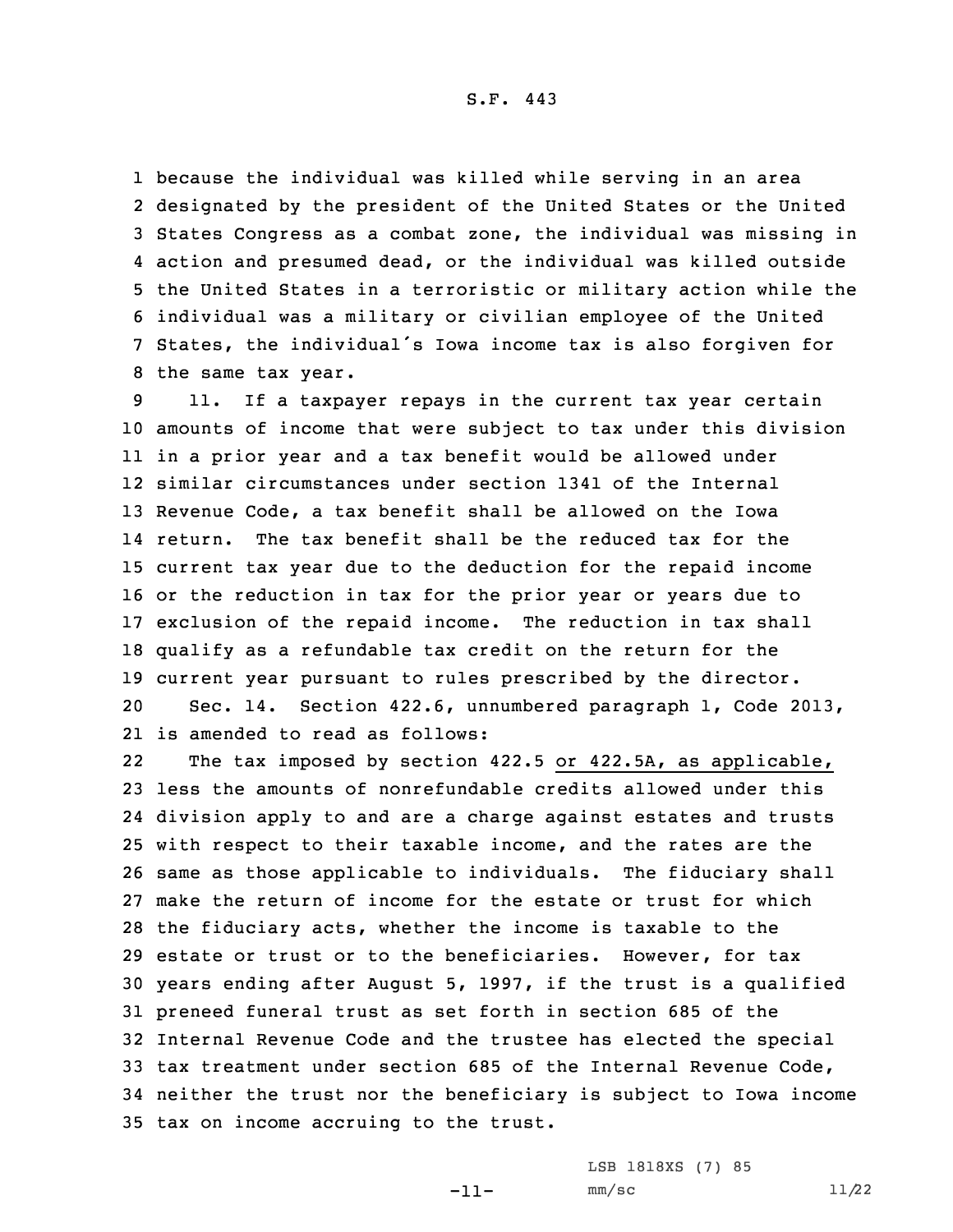1 Sec. 15. Section 422.7, subsection 21, unnumbered paragraph 2 2, Code 2013, is amended to read as follows:

 However, to the extent otherwise allowed, the deduction provided in this subsection is not allowed for purposes of computation of <sup>a</sup> net operating loss in section 422.9, subsection 3, or section 422.9A, subsection 2, and in computing the income for the taxable year or years for which <sup>a</sup> net operating loss is deducted.

9 Sec. 16. Section 422.8, subsection 2, paragraph a, Code 10 2013, is amended to read as follows:

11 *a.* Nonresident's net income allocated to Iowa is the net income, or portion of net income, which is derived from <sup>a</sup> business, trade, profession, or occupation carried on within this state or income from any property, trust, estate, or other source within Iowa. However, income derived from <sup>a</sup> business, trade, profession, or occupation carried on within this state and income from any property, trust, estate, or other source within Iowa shall not include distributions from pensions, including defined benefit or defined contribution plans, annuities, individual retirement accounts, and deferred compensation plans or any earnings attributable thereto so long as the distribution is directly related to an individual's documented retirement and received while the individual is <sup>a</sup> nonresident of this state. If <sup>a</sup> business, trade, profession, or occupation is carried on partly within and partly without the state, only the portion of the net income which is fairly and equitably attributable to that part of the business, trade, profession, or occupation carried on within the state is allocated to Iowa for purposes of section 422.5, subsection 1, paragraph *"j"*, or section 422.5A, subsection 1, paragraph *"d"*, as applicable, and section 422.13 and income from any property, trust, estate, or other source partly within and partly without the state is allocated to Iowa in the same manner, except that annuities, interest on bank deposits and interest-bearing obligations, and dividends are allocated to Iowa only to the

LSB 1818XS (7) 85

 $mm/sc$  12/22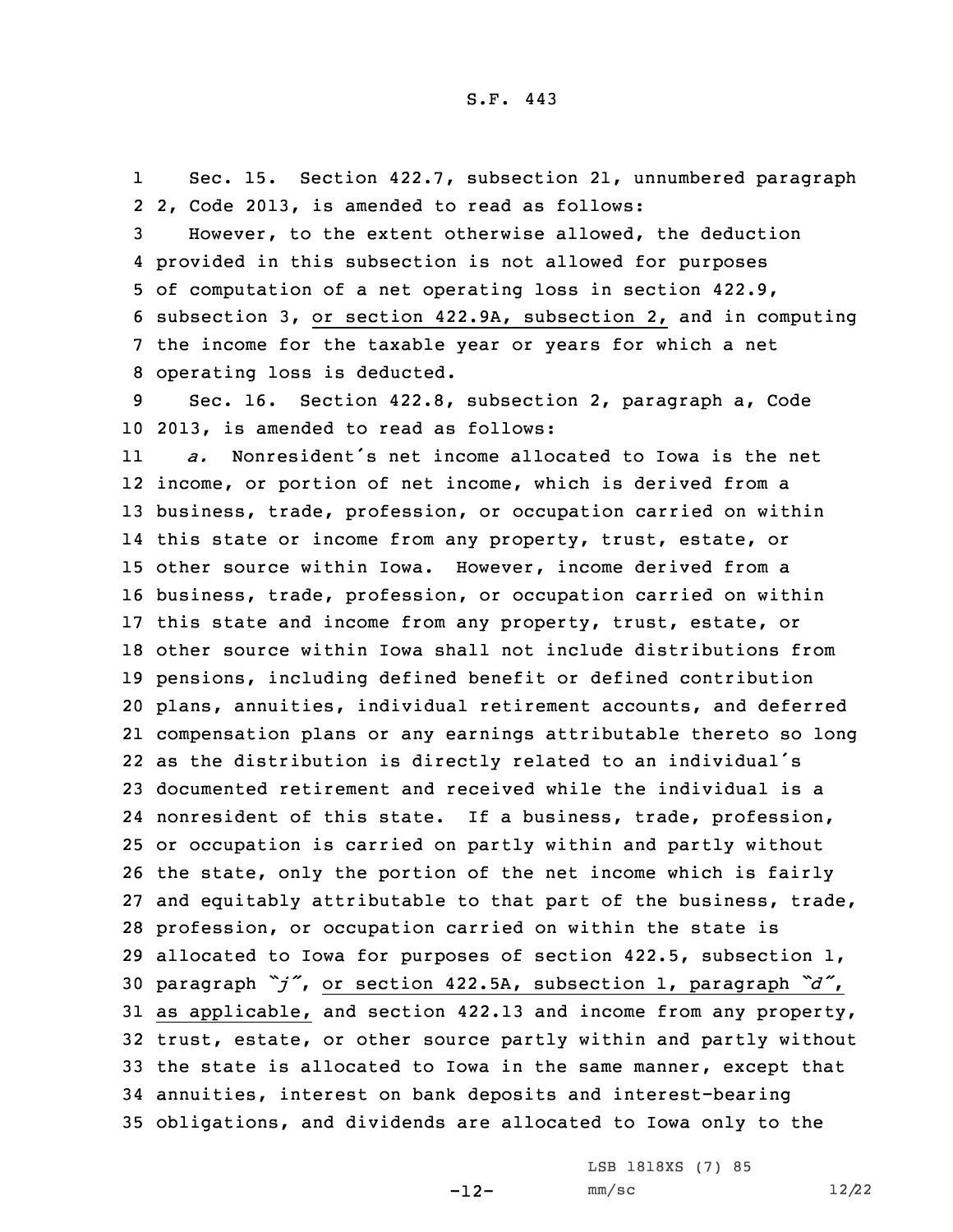1 extent to which they are derived from a business, trade, 2 profession, or occupation carried on within the state. 3 Sec. 17. Section 422.8, subsection 4, Code 2013, is amended

4 to read as follows:

 4. The amount of minimum tax paid to another state or foreign country by <sup>a</sup> resident taxpayer of this state from preference items derived from sources outside of Iowa shall be allowed as <sup>a</sup> credit against the tax computed under this division for taxpayers not electing the alternative method under section 422.4A, except that the credit shall not exceed what the amount of state alternative minimum tax would have been on the same preference items which were taxed by the other state or foreign country. The limitation on this credit shall be computed according to the following formula: The total of preference items earned outside of Iowa and taxed by another state or foreign country shall be divided by the total of preference items of the resident taxpayer of Iowa. In computing this quotient, those items excludable under section 422.5, subsection 2, paragraph *"b"*, subparagraph (1), shall not be used in computing the preference items. This quotient multiplied times the net state alternative minimum tax as determined in section 422.5, subsection 2, on the total of preference items as if entirely earned in Iowa shall be the maximum tax credit against the Iowa alternative minimum tax. However, the maximum tax credit will not be allowed to the extent that the minimum tax imposed by the other state or foreign country is less than the maximum tax credit computed 28 above.

 Sec. 18. NEW SECTION. **422.9A Deductions from net income.** 1. In computing taxable income of individuals, there shall be deducted from net income the sum of the following: *a.* <sup>A</sup> basic standard deduction equal to three thousand dollars for <sup>a</sup> married individual who files separately or <sup>a</sup> single individual or equal to six thousand dollars for <sup>a</sup> married couple who file <sup>a</sup> joint return, <sup>a</sup> surviving spouse, or

 $-13-$ 

LSB 1818XS (7) 85 mm/sc 13/22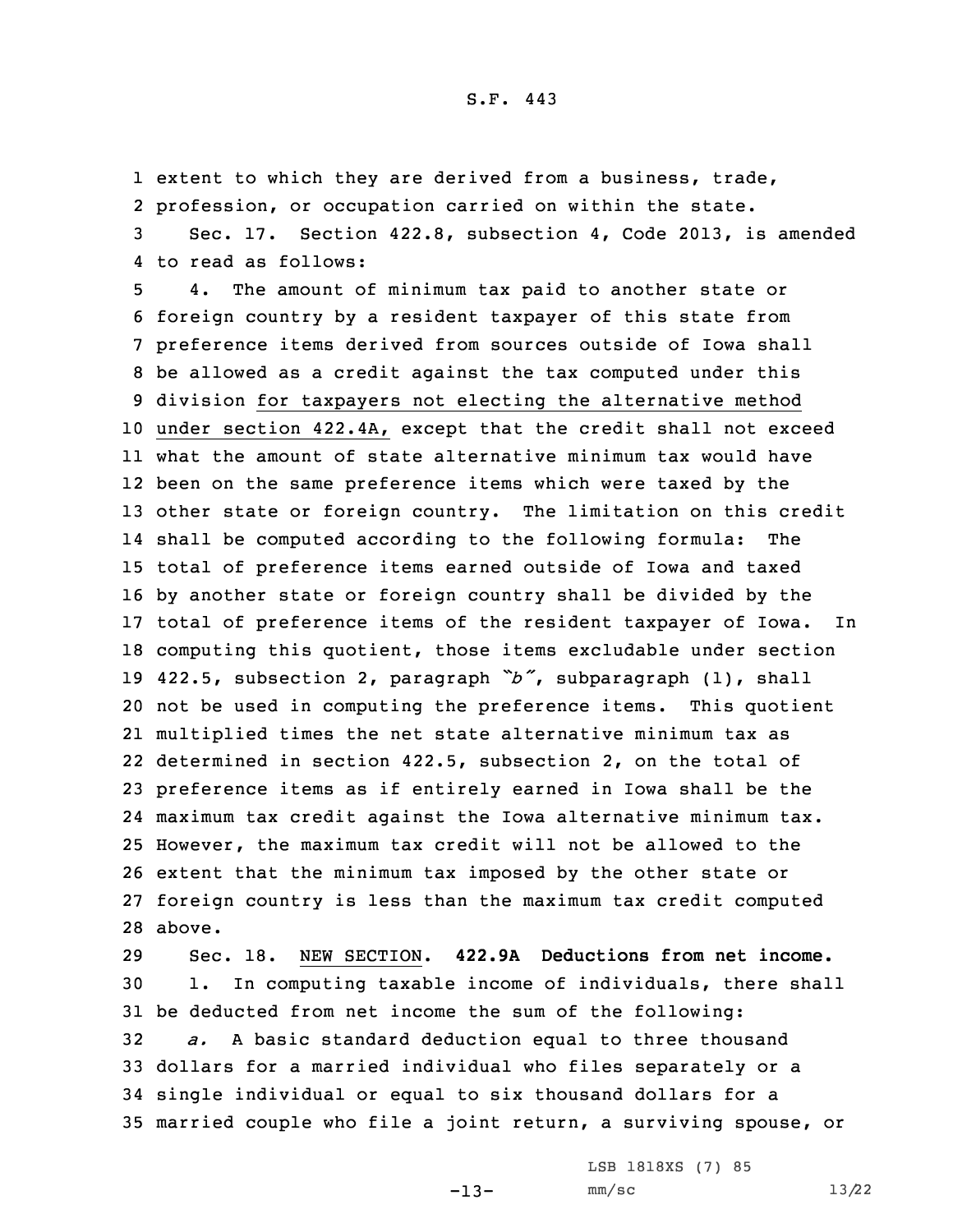1 a head of household.

2 *b.* An additional standard deduction equal to two thousand 3 dollars for each dependent. For purposes of this subsection, 4 *"dependent"* has the same meaning as provided by the Internal 5 Revenue Code.

 *c.* An additional standard deduction equal to one thousand dollars for an individual who has attained the age of sixty-five years before the close of the tax year or on the first day following the end of the tax year.

 *d.* An additional standard deduction equal to one thousand dollars for an individual who is blind, as that term is described in section 422.12, subsection 2, at the close of the tax year.

14 2. If, after applying all of the adjustments provided for in section 422.7, the allocation provisions of section 422.8, and the deductions allowable in this section subject to the modifications provided in section 172(d) of the Internal Revenue Code, the taxable income results in <sup>a</sup> net operating loss, the net operating loss shall be deducted as follows: *a.* The Iowa net operating loss shall be carried back three taxable years for an individual taxpayer with <sup>a</sup> casualty or theft property loss or for <sup>a</sup> net operating loss in <sup>a</sup> presidentially declared disaster area incurred by <sup>a</sup> taxpayer engaged in <sup>a</sup> small business or in the trade or business of farming. For all other Iowa net operating losses, the net operating loss shall be carried back two taxable years or to the taxable year in which the taxpayer first earned income in Iowa, whichever year is the later.

 *b.* The Iowa net operating loss remaining after being carried back as required in paragraph *"a"* or *"d"* or if not required to be carried back shall be carried forward twenty taxable years. *c.* If the election under section 172(b)(3) of the Internal Revenue Code is made, the Iowa net operating loss shall be carried forward twenty taxable years.

<sup>35</sup> *d.* Notwithstanding paragraph *"a"*, for <sup>a</sup> taxpayer who is

 $-14-$ 

LSB 1818XS (7) 85  $mm/sc$  14/22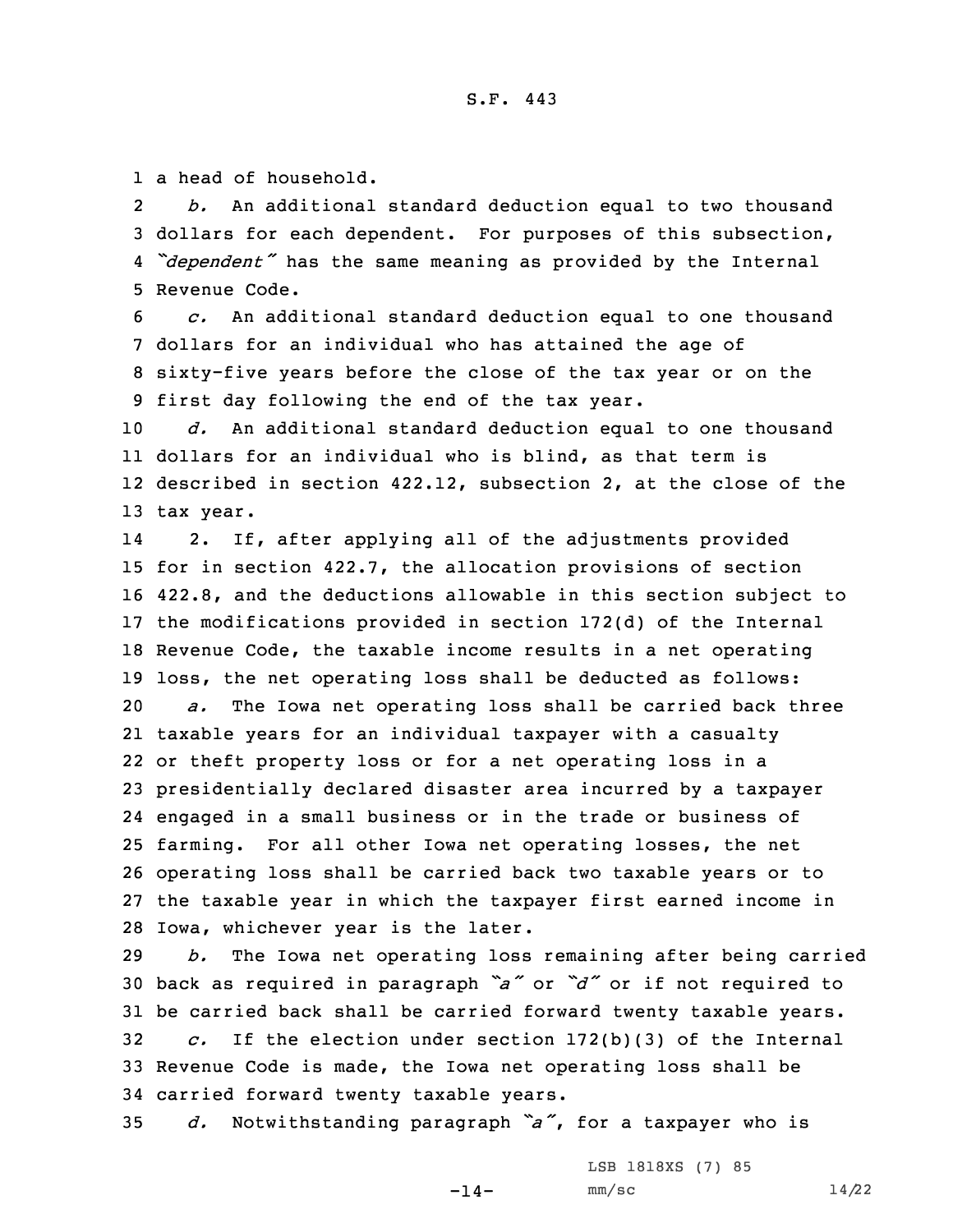engaged in the trade or business of farming as defined in section 263A(e)(4) of the Internal Revenue Code and has <sup>a</sup> loss from farming as defined in section 172(b)(1)(F) of the Internal Revenue Code including modifications prescribed by rule by the director, the Iowa loss from the trade or business of farming is <sup>a</sup> net operating loss which may be carried back five taxable years prior to the taxable year of the loss.

8 Sec. 19. Section 422.10, subsection 4, Code 2013, is amended 9 to read as follows:

 4. Any credit in excess of the tax liability imposed by section 422.5 or 422.5A, as applicable, less the amounts of nonrefundable credits allowed under this division for the taxable year shall be refunded with interest computed under section 422.25. In lieu of claiming <sup>a</sup> refund, <sup>a</sup> taxpayer may elect to have the overpayment shown on the taxpayer's final, completed return credited to the tax liability for the following taxable year.

18 Sec. 20. Section 422.12, subsection 2, paragraph a, Code 19 2013, is amended to read as follows:

20 *a.* (1) <sup>A</sup> For <sup>a</sup> taxpayer computing tax under section 422.5, 21 <sup>a</sup> personal exemption credit in the following amounts: 22 $\{+\}$  (a) For an estate or trust, a single individual, or a 23 married person filing <sup>a</sup> separate return, forty dollars. 24 $\{2\}$  (b) For a head of household, or a <del>husband and wife</del> 25 married couple filing <sup>a</sup> joint return, eighty dollars.

 $(3)$  (c) For each dependent, an additional forty dollars.  $(4)$  (d) For a single individual, husband, wife married couple, or head of household, an additional exemption of twenty dollars for each of said individuals who has attained the age of sixty-five years before the close of the tax year or on the first day following the end of the tax year.

32 (5) (e) For a single individual, husband, wife married couple, or head of household, an additional exemption of twenty dollars for each of said individuals who is blind at the close of the tax year. For the purposes of this subparagraph

LSB 1818XS (7) 85

 $-15-$ 

mm/sc 15/22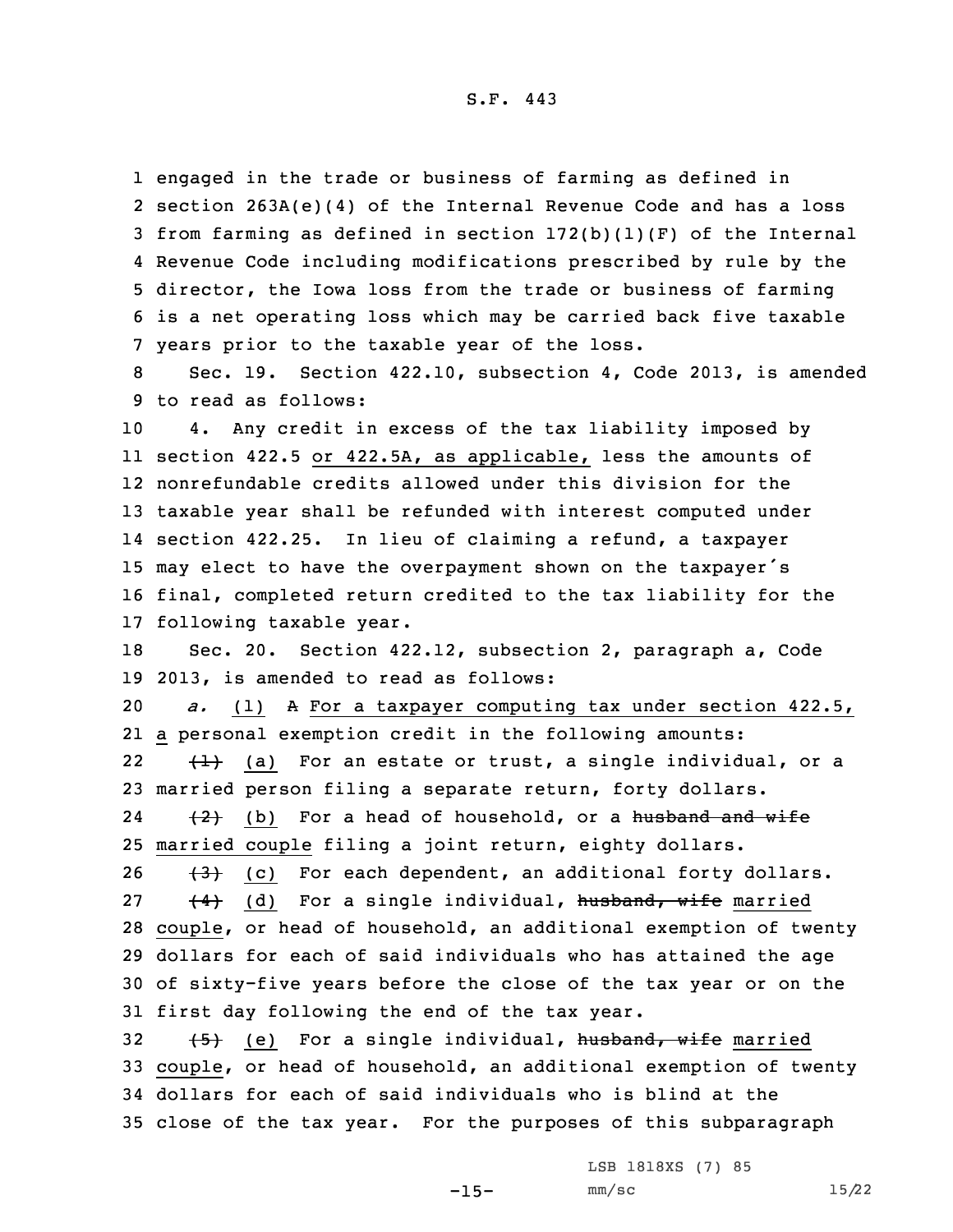division, an individual is blind only if the individual's central visual acuity does not exceed twenty-two hundredths in the better eye with correcting lenses, or if the individual's visual acuity is greater than twenty-two hundredths but is accompanied by <sup>a</sup> limitation in the fields of vision such that the widest diameter of the visual field subtends an angle no greater than twenty degrees.

8 (2) For <sup>a</sup> taxpayer computing tax under section 422.5A, <sup>a</sup> 9 personal exemption credit in the following amounts:

10 (a) For an estate or trust, <sup>a</sup> single individual, or <sup>a</sup> 11 married person filing <sup>a</sup> separate return, sixty dollars.

12 (b) For <sup>a</sup> head of household, or <sup>a</sup> married couple filing <sup>a</sup> 13 joint return, one hundred twenty dollars.

14(c) For each dependent, an additional sixty dollars.

15 Sec. 21. Section 422.13, subsection 2, Code 2013, is amended 16 to read as follows:

 2. Notwithstanding any other provision in this section, <sup>a</sup> resident of this state is not required to make and file <sup>a</sup> return if the person's net income is equal to or less than the appropriate dollar amount listed in section 422.5, subsection 3 or 3B, or section 422.5A, subsection 2 or 3, as applicable, upon which tax is not imposed. <sup>A</sup> nonresident of this state is not required to make and file <sup>a</sup> return if the person's total net income in section 422.5, subsection 1, paragraph *"j"*, is equal to or less than the appropriate dollar amount provided in section 422.5, subsection 3 or 3B, upon which tax is not imposed, or if the person's total net income in section 422.5A, subsection 1, paragraph *"d"*, is equal to or less than the appropriate dollar amount provided in section 422.5A, subsection 2 or 3, upon which tax is not imposed, as applicable. For purposes of this subsection, the amount of <sup>a</sup> lump sum distribution subject to separate federal tax shall be included in net income for purposes of determining if <sup>a</sup> resident is required to file <sup>a</sup> return and the portion of the lump sum distribution that is allocable to Iowa is included in

LSB 1818XS (7) 85

mm/sc 16/22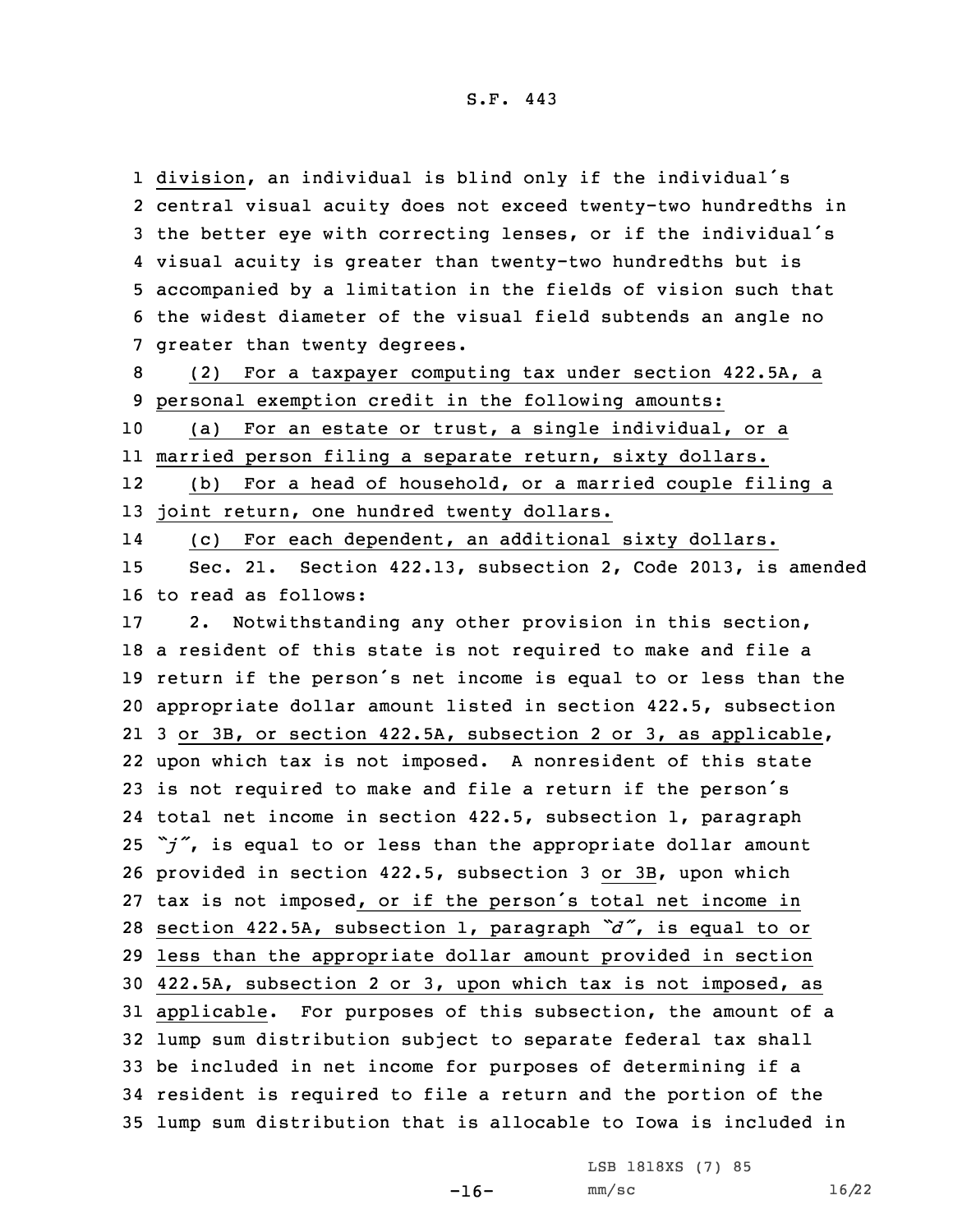1 total net income for purposes of determining if <sup>a</sup> nonresident 2 is required to make and file <sup>a</sup> return.

3 Sec. 22. Section 422.16, subsection 8, Code 2013, is amended 4 to read as follows:

 8. An employer or withholding agent shall be liable for the payment of the tax required to be deducted and withheld or the amount actually deducted, whichever is greater, under subsections 1 and 12 of this section; and any amount deducted and withheld as tax under subsections 1 and 12 of this section during any calendar year upon the wages of any employee, nonresident, or other person shall be allowed as <sup>a</sup> credit to the employee, nonresident, or other person against the tax imposed by section 422.5 or 422.5A, as applicable, irrespective of whether or not such tax has been, or will be, paid over by the employer or withholding agent to the department as provided by this chapter.

17 Sec. 23. Section 422.21, subsections 1 and 5, Code 2013, are 18 amended to read as follows:

19 1. Returns shall be in the form the director prescribes, and shall be filed with the department on or before the last day of the fourth month after the expiration of the tax year. However, cooperative associations as defined in section 6072(d) of the Internal Revenue Code shall file their returns on or before the fifteenth day of the ninth month following the close of the taxable year and nonprofit corporations subject to the unrelated business income tax imposed by section 422.33, subsection 1A, shall file their returns on or before the fifteenth day of the fifth month following the close of the taxable year. If, under the Internal Revenue Code, <sup>a</sup> corporation is required to file <sup>a</sup> return covering <sup>a</sup> tax period of less than twelve months, the state return shall be for the same period and is due forty-five days after the due date of the federal tax return, excluding any extension of time to file. In case of sickness, absence, or other disability, or if good cause exists, the director may allow further time for

-17-

LSB 1818XS (7) 85 mm/sc 17/22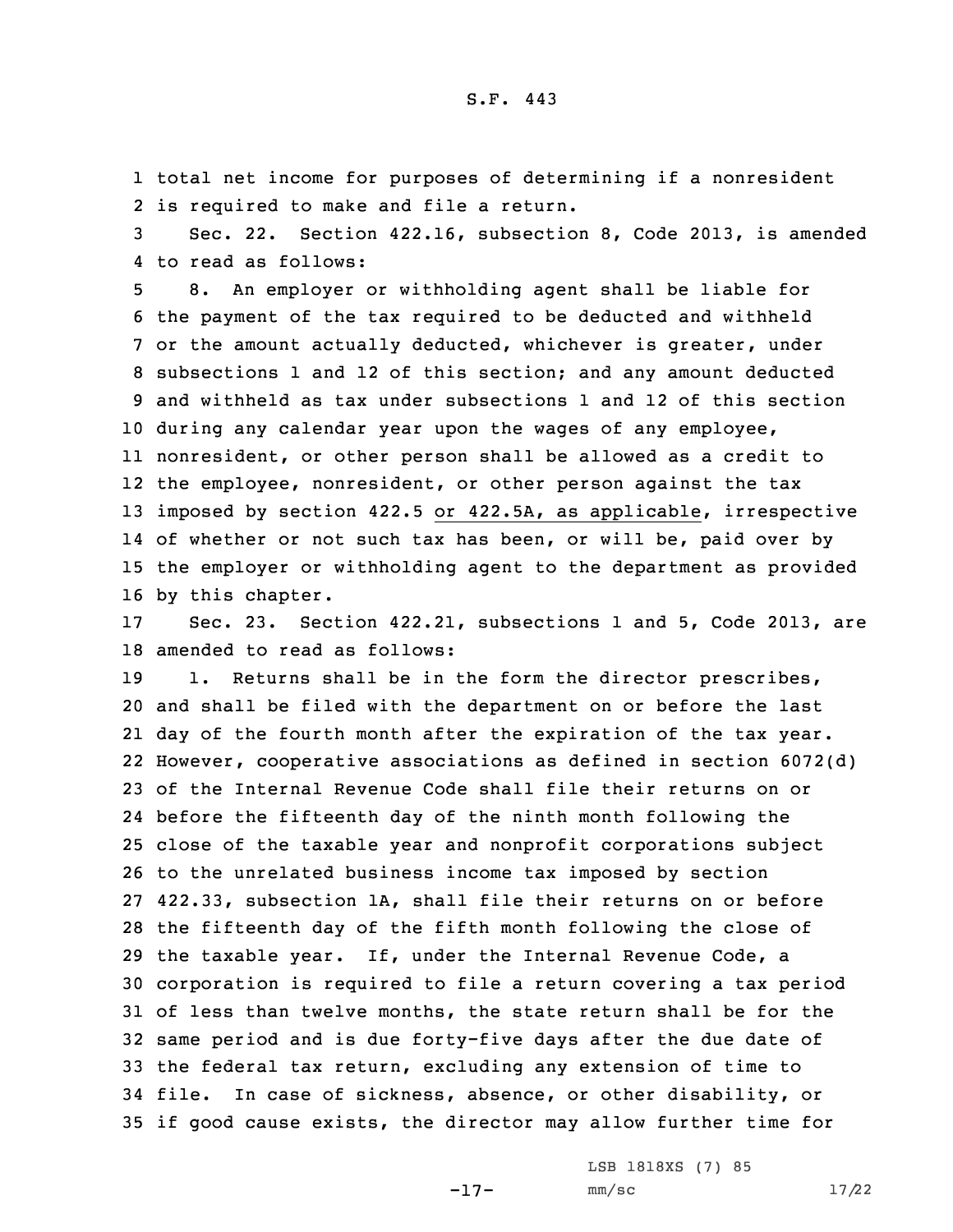filing returns. The director shall cause to be prepared blank forms for the returns and shall cause them to be distributed throughout the state and to be furnished upon application, but failure to receive or secure the form does not relieve the taxpayer from the obligation of making <sup>a</sup> return that is required. The department may as far as consistent with the Code draft income tax forms to conform to the income tax forms of the internal revenue department of the United States government. Each return by <sup>a</sup> taxpayer upon whom <sup>a</sup> tax is imposed by section 422.5 or 422.5A shall show the county of the residence of the taxpayer.

12 5. The director shall determine for the 1989 and each subsequent calendar year the annual and cumulative inflation factors for each calendar year to be applied to tax years beginning on or after January 1 of that calendar year. The director shall compute the new dollar amounts as specified to be adjusted in section 422.5 and 422.5A by the latest cumulative inflation factor and round off the result to the nearest one dollar. The annual and cumulative inflation factors determined by the director are not rules as defined in section 17A.2, subsection 11. The director shall determine for the 1990 calendar year and each subsequent calendar year the annual and cumulative standard deduction factors to be applied to tax years beginning on or after January 1 of that calendar year. The director shall compute the new dollar amounts of the standard deductions specified in section 422.9, subsection 1, and 422.9A, subsection 1, by the latest cumulative standard deduction factor and round off the result to the nearest ten dollars. The annual and cumulative standard deduction factors determined by the director are not rules as defined in section 17A.2, subsection 11.

32 Sec. 24. Section 422D.2, Code 2013, is amended to read as 33 follows:

34 **422D.2 Local income surtax.**

35 <sup>A</sup> county may impose by ordinance <sup>a</sup> local income surtax as

-18-

LSB 1818XS (7) 85 mm/sc 18/22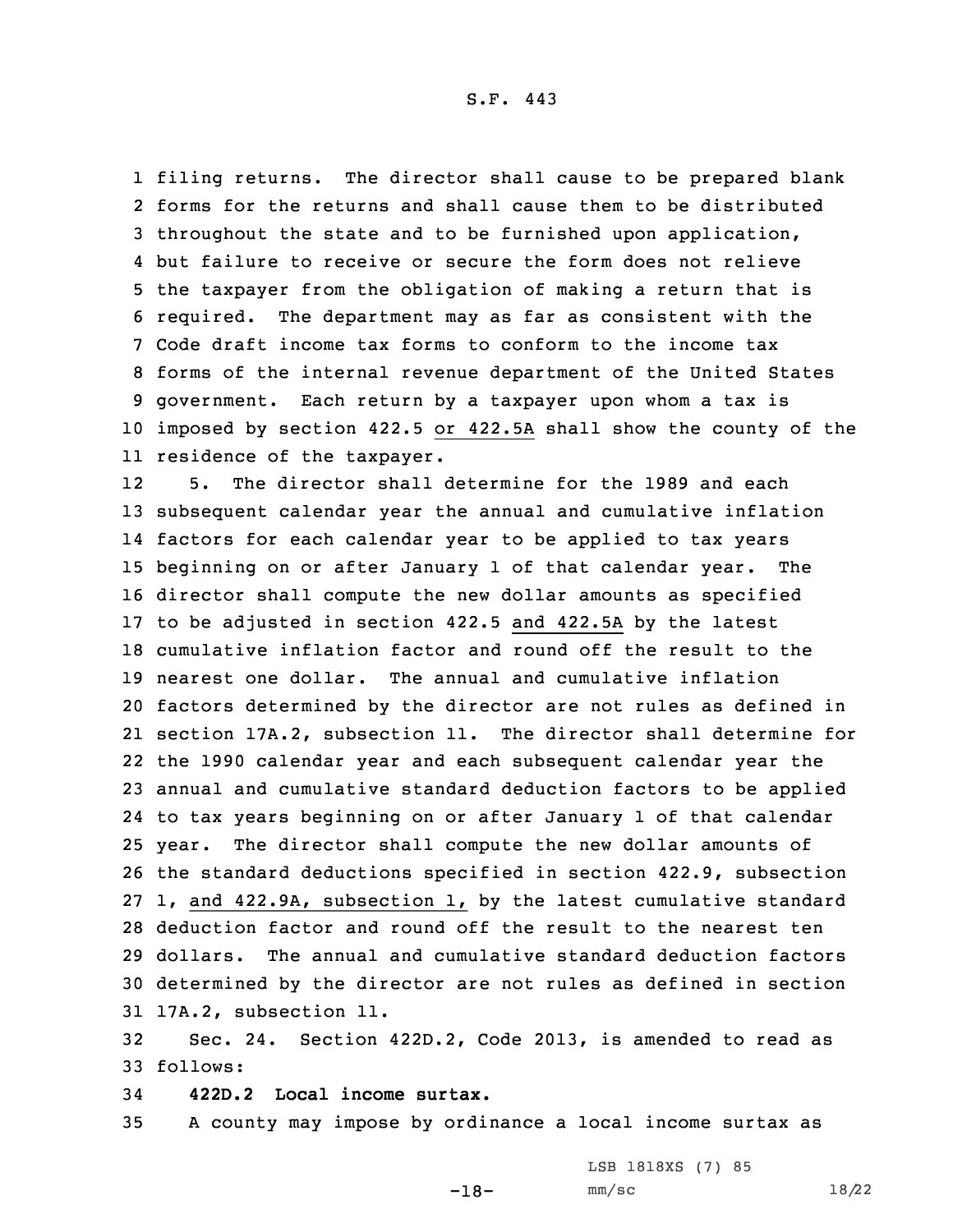provided in section 422D.1 at the rate set by the board of supervisors, of up to one percent, on the state individual income tax of each individual residing in the county at the end of the individual's applicable tax year. However, the cumulative total of the percents of income surtax imposed on any taxpayer in the county shall not exceed twenty percent. The reason for imposing the surtax and the amount needed shall be set out in the ordinance. The surtax rate shall be set to raise only the amount needed. For purposes of this section, *"state individual income tax"* means the tax computed under section 422.5 or section 422.5A, as applicable, less the amounts of nonrefundable credits allowed under chapter 422, division II. 14 Sec. 25. EFFECTIVE DATE. This division of this Act takes effect January 1, 2014. Sec. 26. APPLICABILITY. This division of this Act applies to tax years beginning on or after January 1, 2014. 18 DIVISION III INCOME TAX STUDY COMMITTEE Sec. 27. INCOME TAX STUDY COMMITTEE. 21 1. The legislative council is requested to establish an income tax study committee to study and receive testimony and recommendations relating to the changes to the individual income tax enacted in this Act, and shall submit recommendations to the general assembly in the form of <sup>a</sup> report by November 29, 2013, and November 28, 2014. 2. The study committee shall be composed of six members of the senate and the house of representatives, and <sup>a</sup> certain number of other public and private members, as determined by the legislative council, who shall serve in an ex offico, nonvoting capacity. 3. The study committee shall commence meeting as soon as practicable during the 2013 and 2014 legislative interims. EXPLANATION This bill relates to the individual income tax by reducing

LSB 1818XS (7) 85

-19-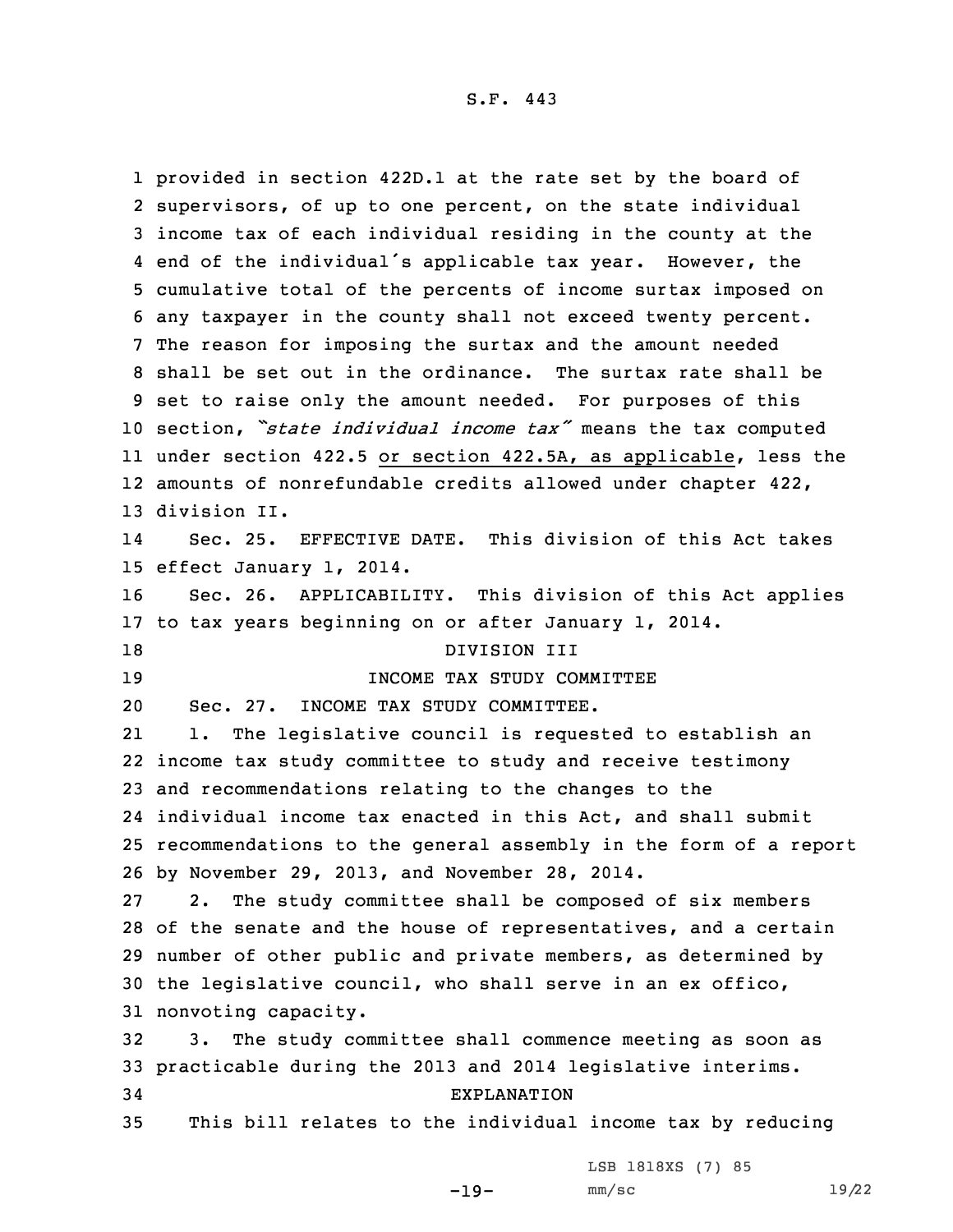1 income tax rates and by creating an alternative personal net 2 income tax imposed at the election of the taxpayer.

 DIVISION I —— INDIVIDUAL INCOME TAX RATE REDUCTION. The division reduces by approximately 5 percent the tax rate for each of the nine tax brackets of the individual income tax. The current individual income tax rates range from <sup>a</sup> low of 0.36 percent to <sup>a</sup> high of 8.98 percent. The bill changes these rates to <sup>a</sup> low of 0.34 percent and <sup>a</sup> high of 8.53 percent. The division takes effect upon enactment and applies retroactively to January 1, 2013, for tax years beginning on or after that 11 date.

12 DIVISION II —— ALTERNATIVE PERSONAL NET INCOME TAX. The division creates an alternative personal net income tax imposed at the election of the taxpayer. In lieu of the regular personal net income tax imposed under Code section 422.5, <sup>a</sup> taxpayer may elect to be subject to an alternative personal net income tax as provided in new Code sections 422.4A, 422.5A, and 422.9A, beginning with the 2014 tax year. An election must be made not later than the due date for filing the return for the taxable year, including extensions, under rules to be prescribed by the director. For married taxpayers, an election must be made by both spouses to be effective.

 The alternative personal net income tax is computed using three tax brackets. The first bracket includes taxable income from zero to \$8,000. The second bracket includes taxable income from \$8,001 to \$100,000. The third bracket includes all taxable income exceeding \$100,000. The dollar amounts in each of these three brackets are indexed for inflation. For tax years beginning in 2014, the tax rates for each bracket are 1.9 percent, 5.2 percent, and 6.3 percent, respectively. For tax years beginning in 2015, and for each year thereafter, the tax rates for each bracket are 1.9 percent, 4.8 percent, and 6.0 percent, respectively.

34 Taxpayers electing the alternative personal net income tax 35 are not allowed <sup>a</sup> deduction for federal income tax paid or for

-20-

LSB 1818XS (7) 85 mm/sc 20/22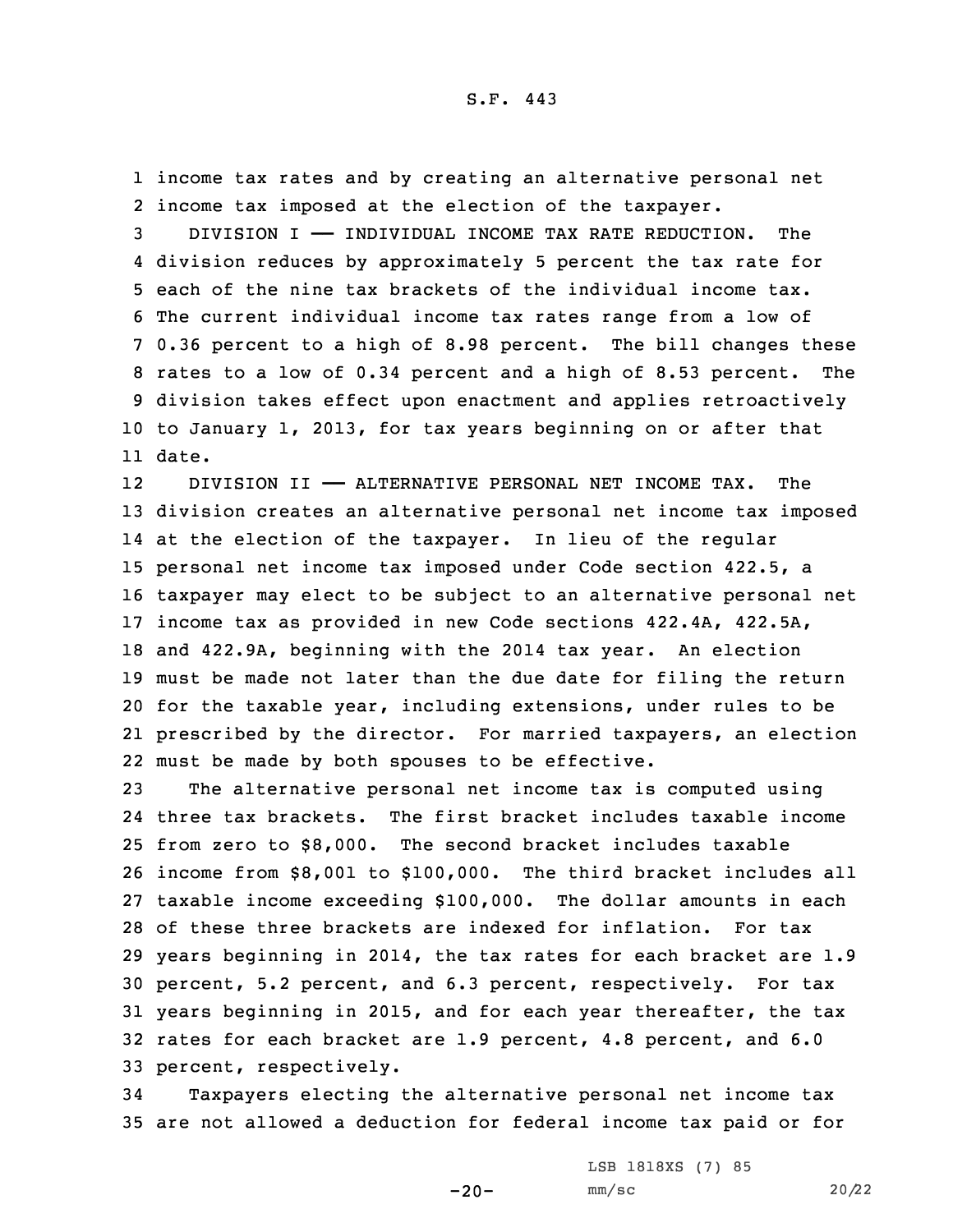other itemized deductions in computing taxable income but do retain the ability to deduct net operating loss. Electing taxpayers are allowed <sup>a</sup> basic standard deduction equal to \$3,000 for <sup>a</sup> single individual, or <sup>a</sup> married individual who files <sup>a</sup> separate tax return, or equal to \$6,000 for <sup>a</sup> married couple filing <sup>a</sup> joint return, <sup>a</sup> surviving spouse, or <sup>a</sup> head of household. Electing taxpayers are also allowed an additional standard deduction equal to \$2,000 for each dependent, \$1,000 if the taxpayer is age 65 or older, and \$1,000 if the taxpayer is blind. These standard deduction amounts are indexed for inflation.

12 In comparison to the regular personal net income tax, the alternative personal net income tax increases the personal exemption credit from \$40 to \$60 for an estate or trust, <sup>a</sup> single person, and <sup>a</sup> married person filing <sup>a</sup> separate return, from \$80 to \$120 for <sup>a</sup> head of household or <sup>a</sup> married couple filing <sup>a</sup> joint return, and from \$40 to \$60 for each additional dependent. The \$20 personal exemption credit available under the regular personal net income tax for <sup>a</sup> taxpayer who is 65 or older, or blind, is not available under the alternative personal net income tax.

22 Also in comparison to the regular personal net income tax, the alternative personal net income tax increases the filing threshold from \$13,500 to \$15,000 for married taxpayers filing jointly or separately on <sup>a</sup> combined return, heads of household, and surviving spouses, and from \$9,000 to \$11,000 for all other persons. The filing threshold for taxpayers who are 65 years of age or older remains unchanged at \$32,000 and \$24,000, respectively.

30 The division eliminates the alternative minimum tax and 31 the related minimum tax credit for taxpayers electing the 32 alternative personal net income tax.

33 The division makes several conforming changes to the 34 personal net income tax in division II of Code chapter 422, and <sup>35</sup> to the definitions of "state income tax liability" for purposes

-21-

LSB 1818XS (7) 85  $mm/sc$  21/22